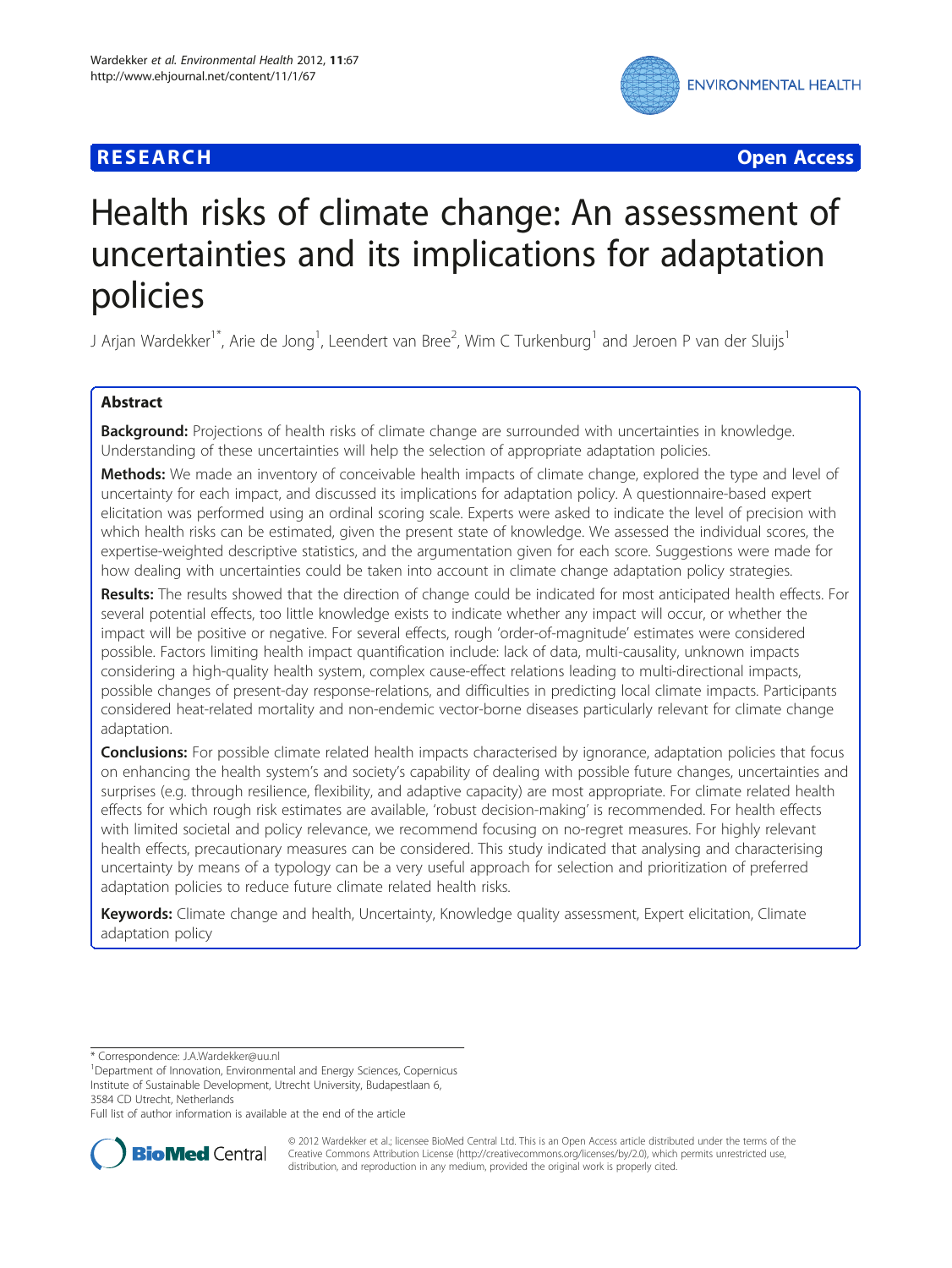## Background

Climate change is projected to have wide-ranging effects on physical, ecological and societal systems. Conceivable health-related impacts include changes in temperaturerelated mortality, malnutrition, infectious diseases, environmental quality, natural disasters, and societal stability [[1-3](#page-14-0)]. The health dimensions of climate change are gaining increasing interest in both the scientific and policy communities as societally relevant impacts. In the Netherlands, for instance, scientists and municipalities have recently conducted various studies on urban heat stress and heat island effects, and several impact and adaptation assessments have looked at the general topic of climate change and health. At the European level, both the European Commission and scientific organisations, such as the European Environment Agency, the European Centre for Disease Prevention and Control, and WHO Europe, have taken interest.

Assessments of climate change impacts involve uncertainty in every step of the analysis, from assumptions about socio-economic developments (leading up to emission scenarios), their implications for future global and local climates and environment (as assessed using e.g. various models and their associated assumptions), to assessing the impacts on society (which is itself nonstatic and subject to uncertain changes) [\[4,5](#page-14-0)]. Consequently, these uncertainties add-up in a 'cascade' of uncertainty. Health risks arise from the interaction of uncertain future climatic changes with complex ecological, physical, and socio-economic systems, which are simultaneously affected by numerous other changes, e.g. globalisation, demographic changes, and changes in land use, nutrition, health care quality. Policymaking on adaptation to health risks of climate change thus faces substantial uncertainty.

Health impact assessments of climate change frequently indicate uncertainties. Examples include: 95 %-confidence intervals for exposure-response relationships (e.g. temperature-mortality), geographical and temporal variability, ranges of published climate scenarios, co-existence of equally plausible model structures, differences between impact assessments due to different underlying assumptions, limited available empirical data, questions regarding the applicability of short-term historical relationships to long-term projections, biases, multi-factorial causal webs, confounders, non-linear responses, and various knowledge gaps [[2,6](#page-14-0)-[11](#page-14-0)]. Such uncertainties extend far beyond confidence intervals and similar metrics, which represent only statistical uncertainties and may not include all relevant (or even key) factors and parameters [\[12\]](#page-14-0). Deeper levels of uncertainty limit the reliability of health risk assessments of climate change (cf. [\[13\]](#page-14-0)).

While there are many uncertainties, this does not mean that climate change adaptation cannot meaningfully take

place [[14](#page-14-0)]. Similarly, impact assessment is still possible; if predictions or projections are not feasible or sensible, one might still be able to perform simple order-of-magnitude or bounding analyses [\[15\]](#page-14-0). Some approaches to adaptation can, however, handle certain types and levels of uncertainty better than others. Dessai and Van der Sluijs [\[5](#page-14-0)] present a framework in which they relate the suitability of various adaptation approaches to three levels of uncertainty: statistical uncertainty, scenario uncertainty, and recognized ignorance and surprise<sup>a</sup>. See the Additional file [1](#page-14-0): Table S1. For example, quantitative (health) risk approaches handle statistical uncertainties quite well, but fail to tackle other types of uncertainty. Resilienceoriented approaches, on the other hand, can cope well with ignorance and surprises, but are less appropriate when statistical uncertainty prevails. Thus, the level and nature of uncertainty have important implications for selecting appropriate adaptation approaches and for policy choices regarding their implementation.

Uncertainty is frequently discussed in the literature on climate and health, but this information is spread over multiple research fields. Synthesis documents do provide information on major sources of uncertainty and knowledge gaps, but not on the level of uncertainty, nor on differences among effects/topics (i.e. are we more ignorant about one effect than another?). We applied expert elicitation to explore this information in detail. This paper investigates the level of uncertainty for various conceivable health impacts of climate change, using the 'Level of Precision' scale developed by Risbey and Kandlikar [\[16,17](#page-14-0)] (Table [1\)](#page-2-0); ranging from ignorance to probabilistic estimates. This scale allows for an ordinal comparison of the levels of uncertainty between health effects. Experts participating in this elicitation were asked to assess the level of precision with which they would be able to estimate the magnitude of particular health risks due to climate change for the Netherlands (see Methods section). Policy implications of this uncertainty assessment will be discussed based on (and expanding on) the framework proposed by Dessai and Van der Sluijs [[5\]](#page-14-0).

# Methods

#### Setup

A formal expert elicitation was performed to assess the levels of uncertainty associated with conceivable health impacts of climate change in the Netherlands, and their implications for climate change adaptation. Expert elicitation is a structured approach of consulting experts on a subject where there is insufficient knowledge in the published literature. It seeks to make explicit and synthesise the published and unpublished knowledge and insight of experts (e.g. [[18-20\]](#page-14-0)), including limitations, strengths and weaknesses of published knowledge and available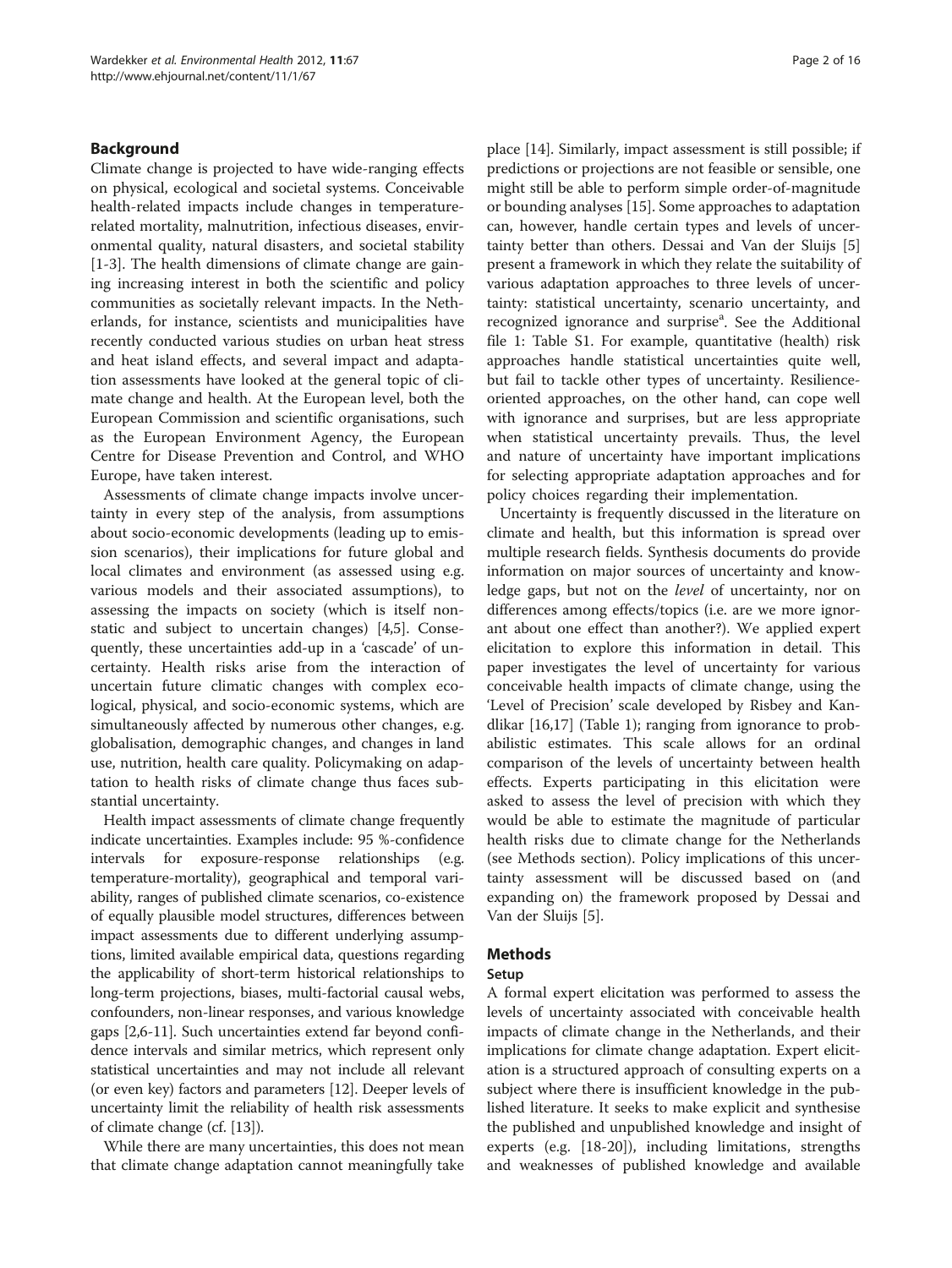<span id="page-2-0"></span>Table 1 Level of Precision scale (based on [\[16](#page-14-0),[17\]](#page-14-0))

| Score: | Label:                               | Description:                                                                                                                                                                                                                                                                                                  |
|--------|--------------------------------------|---------------------------------------------------------------------------------------------------------------------------------------------------------------------------------------------------------------------------------------------------------------------------------------------------------------|
| 1      | Effective<br>ignorance               | Knowledge of the factors that<br>govern this effect is so weak that<br>we are effectively ignorant.                                                                                                                                                                                                           |
| 2      | Ambiguous<br>sign or trend           | Some effect is expected, but its<br>sign or trend is not clear.<br>There are plausible arguments<br>either direction (effect could<br>be positive, could be negative;<br>could increase or decrease).                                                                                                         |
| 3      | Expected<br>sign or trend            | It is clear what the sign and<br>trend of the effect will be.<br>However, there is no plausible<br>or reliable information on<br>how strong it will be.                                                                                                                                                       |
| 4      | Order of<br>magnitude                | It is possible to give a rough<br>indication of the magnitude<br>of the effect, a qualitative<br>scoring (e.g. 1-10 scale),<br>or a rough comparison<br>with other effects.                                                                                                                                   |
| 5      | <b>Bounds</b>                        | It is possible to estimate the<br>bounds for the distribution<br>of the effect, e.g. its 5/95<br>percentiles (effect is only<br>5 % likely to be more<br>than $\ldots$ and only 5 %<br>likely to be less than).<br>However, the shape of the<br>distribution, or best-quess<br>estimates, cannot be provided. |
| 6      | Full probability<br>density function | It is possible to provide a<br>full probability density function;<br>the bounds as well as the<br>shape of the distribution.                                                                                                                                                                                  |
| N/A    | Don't know /<br>no answer            |                                                                                                                                                                                                                                                                                                               |

data. Multiple steps can be discerned (see Additional file [1\)](#page-14-0). Literature analysis, inventorying relevant subtopics and uncertainties, provides the basis for the elicitation's design and scope. A list of relevant health effects was compiled based on recent Dutch impact assessments [[8,9,21\]](#page-14-0). The draft list included all health-relevant effects that were connected with climate change and climate variables in the available impact assessments. This included e.g. flooding-related impacts, but excluded very indirect effects such as through climate change impacts on biodiversity, food availability, and global social issues (e.g. wars, migration). The effects were grouped in themes, corresponding with different areas of expertise, to allow experts to select the sections of the questionnaire that they had sufficient expertise to answer. Different effects were sometimes aggregated, e.g. 'pollen types, abundance, and allergenicity', when the effects were similar and expected not to differ in level of precision rating. Several experts with a good overview of the field were consulted to review the list, the themes, and the aggregations. Table 2 presents the final list.

Knol et al. [\[20](#page-14-0)] review methods and approaches to expert elicitation such as workshops/panels, face-toface interviews, or questionnaires. Our study used an online, in-depth questionnaire, because of the broadness and fragmented nature of the field of 'climate change and health', and preference for a standardised format.

The study focused on the Netherlands to prevent biases due to possible local/regional differences in predictability and uncertainty. Additionally, the outcomes may provide initial input concerning impacts and adaptation under uncertainty for national-level assessments, such as the further development of a 'roadmap to a climate-proof Netherlands' [[22\]](#page-14-0).

Participants were given the opportunity to comment on this paper before it was submitted.

#### Expert selection

External experts with good overviews of the networks of Dutch, Belgian, and European researchers were provided with the questionnaire and background information, and were asked to nominate experts with sufficient relevant knowledge to assess the questions posed (explicitly on climate & health, uncertainties, and adaptation). The resulting list was invited; the invitation included a suggestion to forward it to additional relevant experts. The list included scientists and knowledgeable professionals. A total of 21 experts participated (see Additional file [1](#page-14-0)). Responses were submitted during June-September 2009. Individual quantitative questions were answered by 8–17 experts each (mean: 12.6). This is well within the range that is usually aimed for in expert elicitations; 6–12 participants [[20](#page-14-0),[23](#page-14-0)].

Participants were asked to indicate their areas of expertise, allowing a distinction between generalists and subject-matter experts on specific questions. They were instructed to answer only those questions that they considered themselves capable of assessing. All health themes were assessed by subject-matter experts; 1–5 (mean: 3.1) per theme. Expertises 'adaptation' and 'health and adaptation' were represented by 8 and 6 subjectmatter experts respectively. Expertises were used in weighting and interpreting the results, particularly to uncover any discrepancies between generalist and subject-matter expert scorings and arguments.

#### Protocol and analysis

The questionnaire (see Additional file [1\)](#page-14-0) used both quantitative and qualitative questions, often using a scoring scale (Level of Precision, Table 1) or rank-order of a health effect followed by argumentation. Argumentations were important for understanding and analyzing the scores, and to stimulate active reflection on the available evidence by the participant in the process of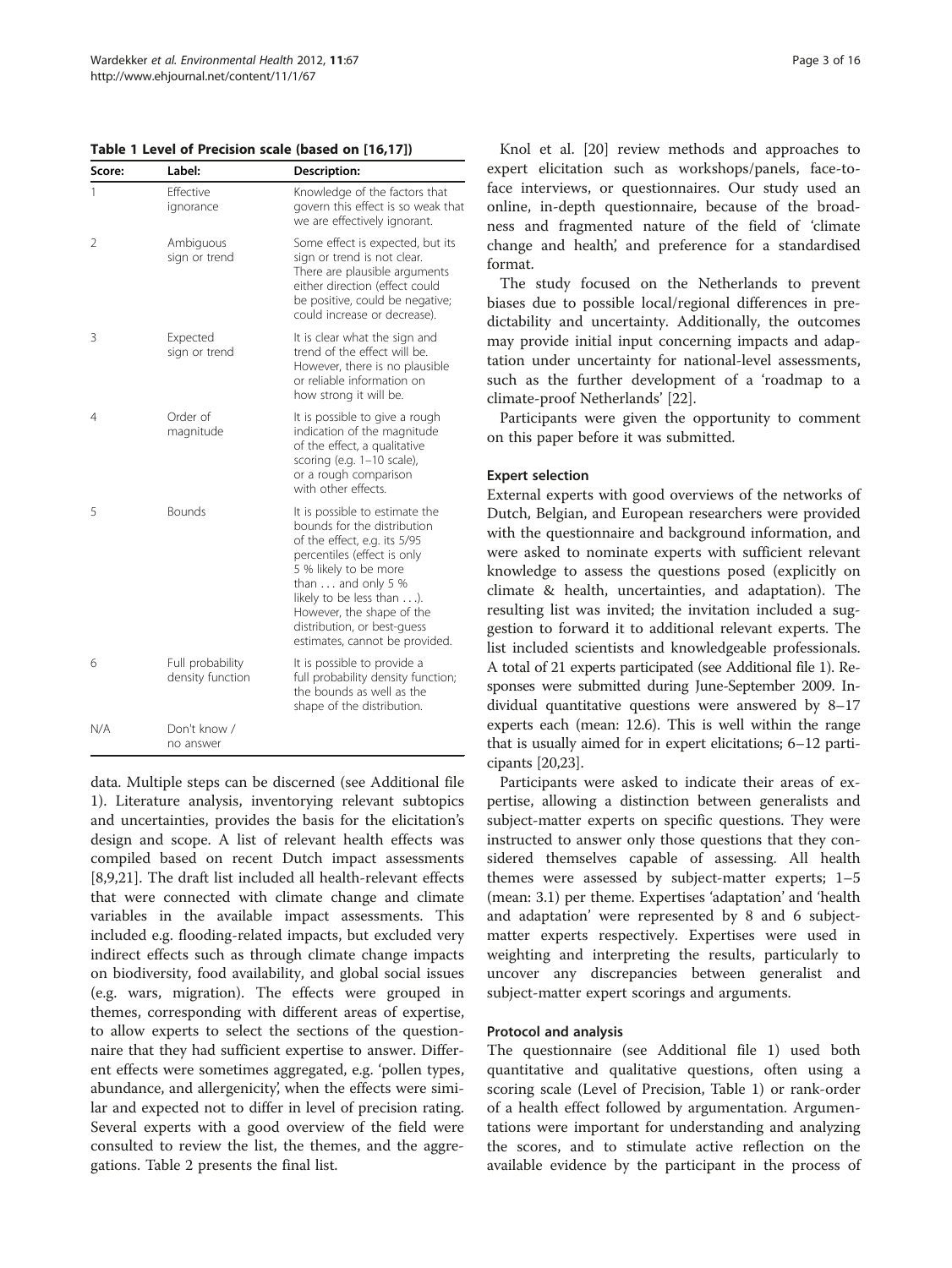scoring. Responses to qualitative questions were analysed for lines of argument, and for similarities, differences, biases and consistency of these (within and between questions and scores).

The main part of the questionnaire investigated the level of uncertainty associated with the various health impacts. The experts were asked: "Regarding the following specific health issues, with what level of precision would you be able to estimate the magnitude of the health risk for the Netherlands (due to climate change)? Assume you would be given some time to review the relevant literature, before you would make the effect estimate." The question did not consider a single climate scenario (although respondents may have interpreted it as such). As different experts may have different views on which factors are relevant to answer the question above (e.g. only climatic or also non-climatic, such as the state of the healthcare system), they were left free to decide which factors to include in their assessment. We explicitly asked respondents to provide a clear argumentation for each score given: their reasons for assigning scores are as valuable as the scores themselves. When an expert answered with a range, his vote was equally divided over these scores. Group scores were created using the weighted median and interquartile range of individual scores. Subject-matter experts were given double weight.

The questionnaire's second part focused on policy implications. Participants were asked to indicate and rank the five health effects they considered most 'relevant' for Dutch climate adaptation policy in view of health. Respondents were asked to take 'relevance' in a broad sense, including health, economic and political implications.<sup>b</sup> As such, this measure represents the societal salience of the effect. The answers to connected open-ended questions concerning adaptation options are discussed in the Additional file [1.](#page-14-0) Final scores were created per effect; assigning 5 points for each time selected as most relevant, 4 points for second-most relevant, et cetera. Final scores were grouped into four classes (I: 0 points, II: 1–10 points, III: 11–20 points, IV: ≥21 points) to reduce the impact of an unwarranted level of resolution, considering the number of respondents to this question (n=16) and of potential bias of experts towards rating their own fields as particularly relevant.

# Results

A list of 33 potential health impacts of climate change was identified and grouped into eight health themes. Level of precision scores were elicited from 21 participating experts (see Methods section). Table [2](#page-4-0) lists the scores. The final section discusses the relevance of health effects for adaptation.

#### **Temperature**

Changing temperatures may affect premature mortality and morbidity through effects on cardiovascular and respiratory diseases, or various indirect effects (e.g. drought-related increase pollutant-concentrations, dehydration). In terms of achievable precision of impact assessment, heat-related mortality received the highestscore in this study: median 4 (interquartile (i.q.): 4–5). Cold-related mortality scored 4 (i.q.: 3–4).

Regarding heat-related and cold-related mortality, respondents noted that much data, experience, and literature is available. One generalist, scoring heat-related mortality at 'full PDF', suggested that it shouldn't be difficult to "tune a model for mortality surveillance or expected mortality". Most experts, however, indicated that projections based on present-day epidemiological evidence are limited by:

- limited data for the Netherlands (cf. [\[24\]](#page-14-0); temperature-mortality relation is based on only six heat waves and five cold spells),
- confounders and interactions with other changes (e. g. socio-economic, air quality, demographics, harvesting effect),
- possible changes of the response function (e.g. physiological adaptation, behavioural changes, changes in building practices such as availability of air conditioning),
- limited knowledge on why response functions differ across places,
- difficulties in assessing future heat wave intensity, duration, and frequency,
- limited knowledge on the (biophysical) 'why' of heat-related mortality and precise metrics which are causally linked to the effect.

One subject-matter expert scored cold-related mortality at 'ambiguous sign/trend', suggesting that it could increase, rather than decrease, under some climate scenarios and assumptions on autonomous adaptation, although only one study [\[25](#page-14-0)] has demonstrated this. The cited study does, however, provide order-of-magnitude estimates of these cases.

For temperature-related diseases, most participants indicated that the effects of (changing) temperature(s) were well-documented in literature, particularly for the elderly, but data (in general and Netherlands-specific) is lacking to make reliable order-of-magnitude assessments. For respiratory problems, the interaction with hay fever and air quality effects was mentioned as confounders. Arguments for higher scores referred only to the availability of literature and epidemiological data, such as on the 2003 European heat wave. For coldrelated diseases, one subject-matter expert (scoring 1)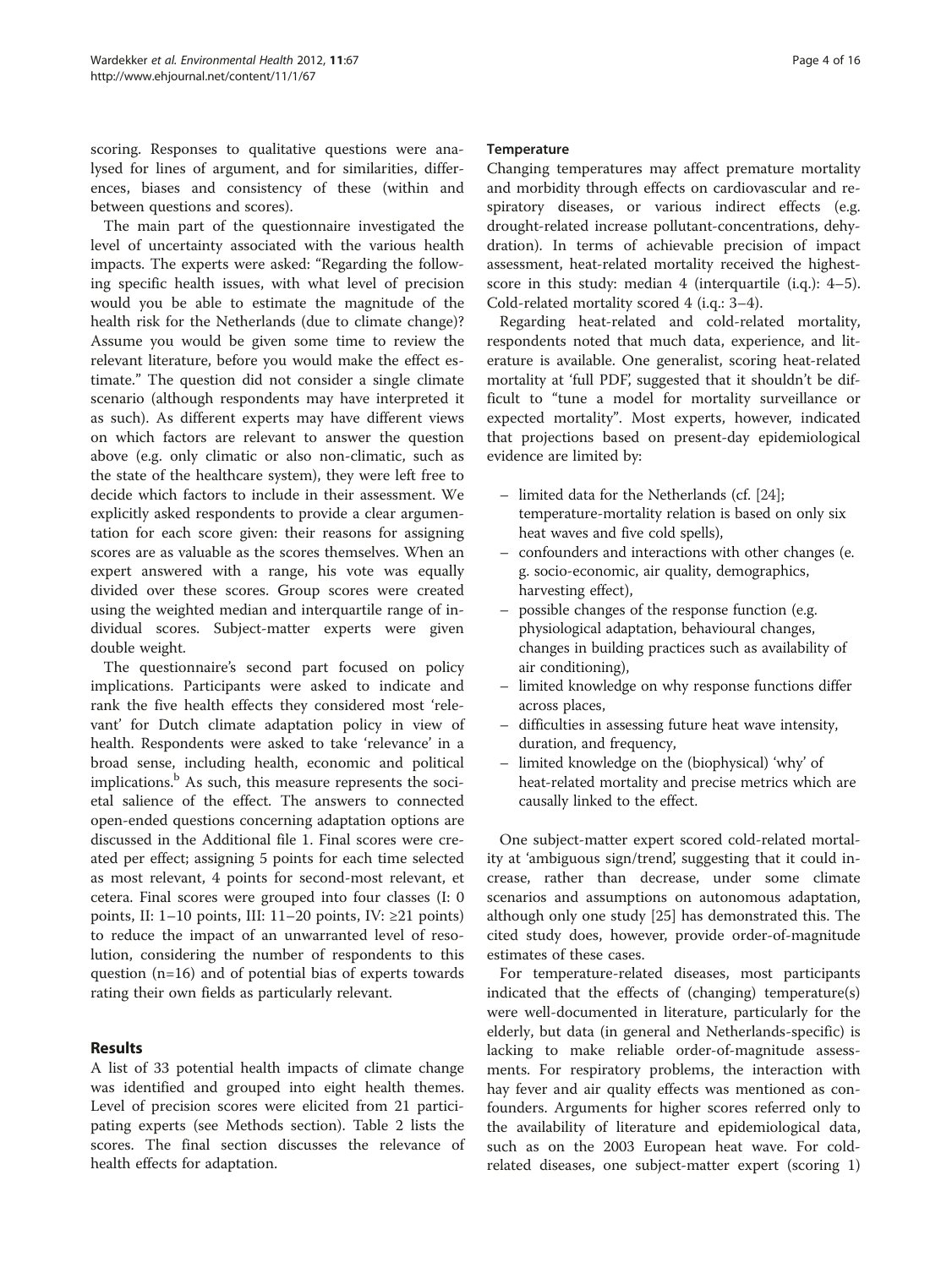<span id="page-4-0"></span>

| Table 2 Scoring for the 'Level of Precision' with which climate change-related health risks for the Netherlands can be |  |  |
|------------------------------------------------------------------------------------------------------------------------|--|--|
| assessed                                                                                                               |  |  |

| <b>Health effect</b>                                                   | Level of Precision <sup>a</sup>           |                                 |                    |                                           |                                   |                     |                             |                    |  |
|------------------------------------------------------------------------|-------------------------------------------|---------------------------------|--------------------|-------------------------------------------|-----------------------------------|---------------------|-----------------------------|--------------------|--|
|                                                                        | Frequency/scoreb                          |                                 |                    |                                           |                                   | Median <sup>c</sup> | Inter quartile <sup>c</sup> |                    |  |
|                                                                        | 1                                         | $\overline{2}$                  | 3                  | 4                                         | 5                                 | 6                   |                             |                    |  |
| Temperature                                                            |                                           |                                 |                    |                                           |                                   |                     |                             |                    |  |
| 1. Heat-related mortality                                              |                                           |                                 |                    | 9(2)                                      | 3(1)                              | 2                   | 4                           | $4 - 5$            |  |
| 2. Heat-related cardiovascular problems                                |                                           | $\frac{1}{2}$                   | $9\frac{1}{2}$ (2) | 3                                         | 1(1)                              | $\mathbf{1}$        | 3                           | $3 - 4$            |  |
| 3. Heat-related respiratory problems                                   |                                           |                                 | 11(2)              | 3                                         | 2(1)                              |                     | 3                           | $3 - 4$            |  |
| 4. Heat-related stress and sleep disturbance                           |                                           | 1(1)                            | 8(2)               | 5                                         |                                   |                     | 3                           | $3 - 4$            |  |
| 5. Cold-related mortality                                              |                                           | 3(1)                            | $\overline{2}$     | 7(1)                                      | 2(1)                              | $\mathbf{1}$        | $\overline{4}$              | $3 - 4$            |  |
| 6. Cold-related diseases                                               | 1(1)                                      | 2                               | 7(1)               | 3                                         | 2(1)                              |                     | 3                           | $3 - 4$            |  |
| 7. Drought-related exposure to contaminants                            |                                           | 5(1)                            | 6(1)               | 2                                         |                                   |                     | 3                           | $2 - 3$            |  |
| 8. Shortages of drinking water                                         |                                           | 3(1)                            | 3                  | 5(1)                                      |                                   | $\mathbf{1}$        | $3\frac{1}{2}$              | $2\frac{1}{4} - 4$ |  |
| 9. Dehydration                                                         |                                           | 5(1)                            | 5(1)               | 3                                         | 1(1)                              |                     | 3                           | $2 - 4$            |  |
| <b>Allergies</b>                                                       |                                           |                                 |                    |                                           |                                   |                     |                             |                    |  |
| 10. Asthma                                                             | $\mathbf{1}$                              | $\overline{4}$                  | 7(4)               | $\mathbf{1}$                              |                                   |                     | 3                           | $2 - 3$            |  |
| 11. Allergic eczema                                                    | $\mathbf{1}$                              | 5(1)                            | 3(1)               |                                           |                                   |                     | 2                           | $2 - 3$            |  |
| 12. Hay fever: duration of pollen season                               |                                           |                                 | 10(4)              | 2(1)                                      | 3                                 |                     | 3                           | $3 - 3\frac{1}{2}$ |  |
| 13. Hay fever: pollen types, abundance and allergenicity               |                                           | 1                               | 10(5)              | $\overline{2}$                            | 2                                 |                     | 3                           | 3                  |  |
| Pests                                                                  |                                           |                                 |                    |                                           |                                   |                     |                             |                    |  |
| 14. Wasps                                                              | $\mathbf{1}$                              | 3(1)                            | 2(1)               | $\overline{1}$                            | 1                                 |                     | $2\frac{1}{2}$              | $2 - 3$            |  |
| 15. Oak processionary caterpillar                                      |                                           |                                 | $\mathbf{1}$       | 8(2)                                      | 2                                 |                     | 4                           | 4                  |  |
| Vector-borne diseases                                                  |                                           |                                 |                    |                                           |                                   |                     |                             |                    |  |
| 16. Native vector-borne diseases                                       |                                           | 7(3)                            | 4(1)               | 5(1)                                      | 1                                 |                     | 3                           | $2 - 4$            |  |
| 17. Incidents of non-native vector-borne diseases                      | $1\frac{1}{4}$ $\left(\frac{1}{4}\right)$ | 51/4 (21/4)                     | 51/4 (21/4)        | $4\frac{1}{4}$ $\left(\frac{1}{4}\right)$ |                                   |                     | 3                           | $2 - 3$            |  |
| 18. Epidemics of non-native vector-borne diseases                      | $1\frac{1}{4}$ ( $\frac{1}{4}$ )          | $6^{3}/_{4}$ (2 $\frac{1}{4}$ ) | $4^3/4$ (11/4)     | $2\frac{1}{4}$ (1/4)                      |                                   |                     | $2\frac{1}{2}$              | $2 - 3$            |  |
| Food/water-borne diseases                                              |                                           |                                 |                    |                                           |                                   |                     |                             |                    |  |
| 19. Food poisoning                                                     | 1                                         | $\mathbf{1}$                    | 6                  | 5(1)                                      |                                   |                     | 3                           | $3 - 4$            |  |
| 20. Legionnaires Disease                                               |                                           | 2                               | 7                  | 2(1)                                      | 1                                 |                     | 3                           | $3 - 4$            |  |
| 21. Contamination of swimming/recreation water                         |                                           |                                 | $\overline{4}$     | 7(1)                                      | 1                                 |                     | $\overline{4}$              | $3 - 4$            |  |
| Air quality-related                                                    |                                           |                                 |                    |                                           |                                   |                     |                             |                    |  |
| 22. Respiratory problems due to ground-level $O_3$                     |                                           | $1\frac{1}{2}$                  | 4½                 | 4(2)                                      | 2(1)                              |                     | 4                           | $3 - 4$            |  |
| 23. Respiratory problems due to PM                                     |                                           | $1\frac{1}{2}$                  | $3\frac{1}{2}$     | 3(2)                                      | 2(1)                              |                     | 4                           | $3 - 4$            |  |
| 24. Air quality-related cardiovascular problems                        |                                           | $\sqrt{2}$                      | 3                  | 3(2)                                      | 2(1)                              |                     | 4                           | $3 - 4$            |  |
| Flooding/storm                                                         |                                           |                                 |                    |                                           |                                   |                     |                             |                    |  |
| 25. Flood-related mortality                                            |                                           | 4                               | 2                  | $2\frac{1}{2} (\frac{1}{2})$              | $3\frac{1}{2}$ (1 $\frac{1}{2}$ ) |                     | $\overline{4}$              | $2\frac{1}{4} - 4$ |  |
| 26. Flood-related infectious diseases                                  |                                           | 5(1)                            | 5(1)               | $\mathbf{1}$                              |                                   |                     | 3                           | $2 - 3$            |  |
| 27. Flood-related exposure to dangerous<br>substances and contaminants | $\mathbf{1}$                              | 5(2)                            | 3                  | $\overline{2}$                            |                                   |                     | $\overline{2}$              | $2 - 3$            |  |
| 28. Flood-related respiratory problems                                 | $\mathbf{1}$                              | 3                               | 5(1)               | 1(1)                                      | 1                                 |                     | 3                           | $2 - 3$            |  |
| 29. Flood-related mental health problems                               |                                           | 2                               | 7(2)               | $\overline{1}$                            |                                   |                     | 3                           | 3                  |  |
| 30. Storm-related mortality and injury                                 |                                           | 3                               | 3(2)               | $\overline{4}$                            | $\mathbf{1}$                      |                     | 3                           | $3 - 4$            |  |
| <b>UV-related</b>                                                      |                                           |                                 |                    |                                           |                                   |                     |                             |                    |  |
| 31. Cataract                                                           | 1(1)                                      | 3                               | $\mathbf{1}$       | $\mathbf{1}$                              | 3(2)                              |                     | $3\frac{1}{2}$              | $2 - 5$            |  |
| 32. Skin cancer                                                        | 1(1)                                      | 3                               | $\overline{2}$     | $\overline{2}$                            | 4(2)                              |                     | $\overline{4}$              | $2 - 5$            |  |
| 33. Weakening of the immune system                                     | 2(1)                                      | 3                               | $\mathbf{1}$       | 2(1)                                      | 1(1)                              |                     | $2\frac{1}{2}$              | $1^3/4 - 4$        |  |

<sup>a</sup>See Table [1](#page-2-0) for scoring scale. <sup>b</sup>Total experts/score; subject-matter experts are indicated between parentheses. <sup>c</sup>Weighted.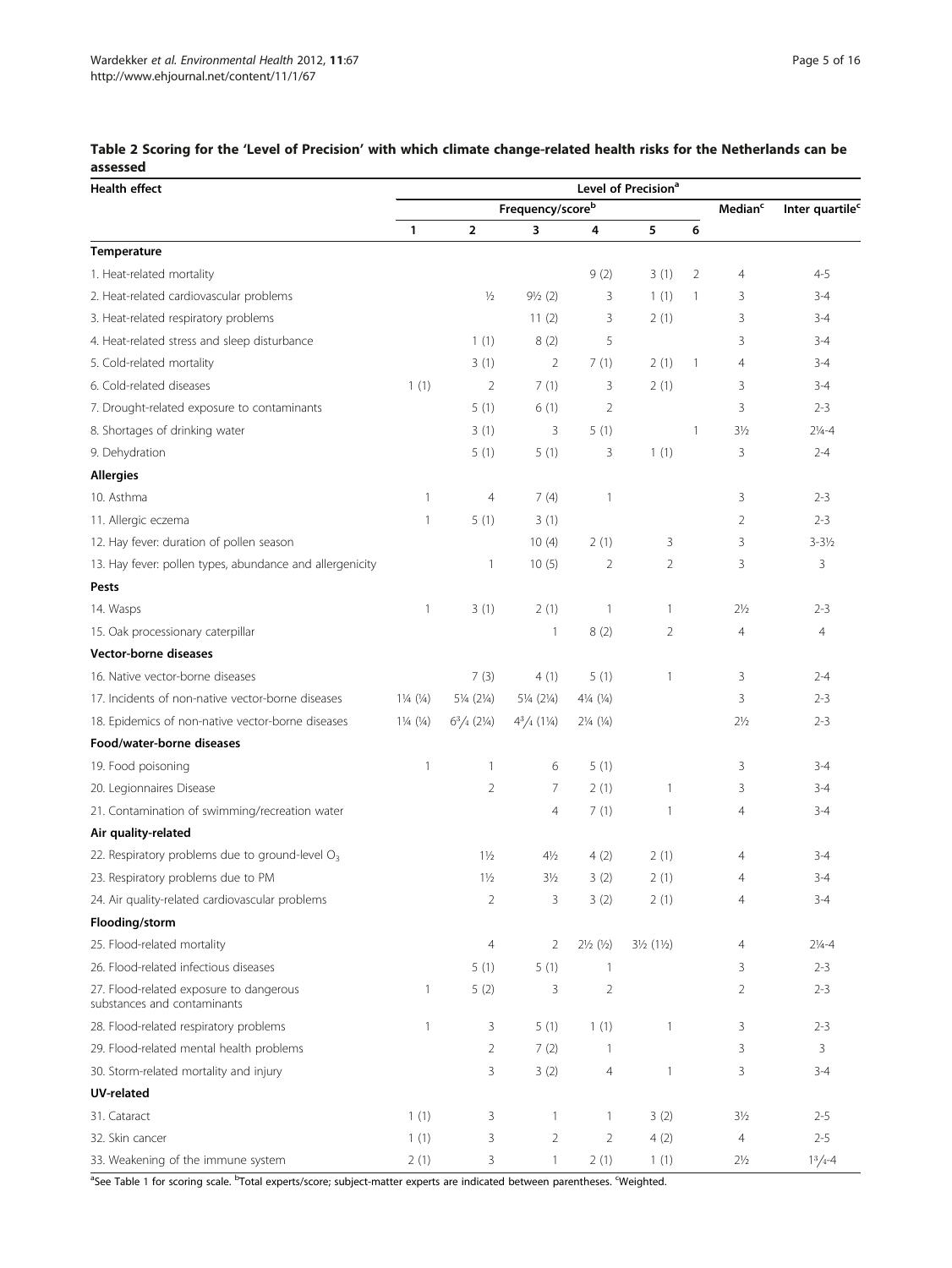noted that it is still unclear why influenza is a seasonal disease.

Regarding indirect effects (effects 7–9 in Table [2](#page-4-0)), many respondents pointed to a lack of data, although there are some indications that climate change may affect these issues. Arguments for low scores suggested that it was unclear whether health impacts would take place, considering the well-prepared societal care system. Arguments for high scores indicated existing reports/ modelling and the availability of short-term abatement options that would limit impacts (providing a constraint for the estimate).

#### **Allergies**

An increasing growing/blooming season, and changes in relative humidity may have implications for e.g. (aero) allergens, particularly pollen, and house dust mite allergen. This would affect health through changes in asthma, allergic eczema and hay fever. Allergic eczema scored 2 (i.q.: 2–3); asthma 3 (i.q.: 2–3) and hay fevereffects 3 (i.q.: 3–3 and 3-3½).

Regarding asthma and allergic eczema, subject-matter experts indicated that negative effects can be expected, due to the expected impacts of climate change on hay fever. However, asthma is a highly multi-factorial/multicausal disease and there is a lack of data, particularly for the Netherlands. The magnitude of health impacts under various climate scenarios was deemed unclear. Arguments for 'ambiguous sign/trend' are similar; multiple causes of asthma may have different signs and it is unknown which will dominate. One generalist suggested that effects could be different, possibly opposite, in summer and in winter; the "time integration" is therefore uncertain.

Participating experts deemed climate health impacts via hay fever likely through increase in the length of the pollen season and promoted spreading of new, highly allergenic plants (e.g. ambrosia/ragweed, spreading pellitory, olive tree). Indications exist that climate-related factors affect pollen allergenicity and abundance. However, data is sparse and the interplay of relevant factors and magnitude of impacts were seen as unclear. Observed effects differ per plant species and pollen counting station. Furthermore, the effect of longer pollen seasons on the duration and intensity of exposure is unclear, allergy is multi-factorial, and the impacts largely depend on the response of patients, medication use, and the medical sector (e.g. knowledge development and communication).

#### Pests

Climate change may affect health-related pests, such as wasps (stings, allergic reactions) and the oak

processionary caterpillar (airborne urticating hairs). They scored  $2\frac{1}{2}$  (i.q.: 2–3) and 4 (i.q.: 4–4) respectively.

Two respondents, scoring wasps at 2, noted that in recent years, queen wasps woke up earlier in spring after hibernation due to high temperatures in winter and early spring. Combined with good weather conditions during the most vulnerable phase (April), this resulted in increased numbers of wasp nests and wasps. However, frequent warm winters might also reduce winter survival when hibernation is disturbed during a warm episode that is followed by a colder episode. Higher scores were justified by "recent observations".

The oak processionary caterpillar entered the south of the Netherlands in the 1990s and gradually spread north. Respondents expected a further spread and significant increase in population size due to climate change. Rough disease estimates exist, but the exact potential future magnitude is unknown.

#### Vector-borne diseases

Endemic (primarily Lyme disease) and non-endemic vector-borne diseases (e.g. dengue, West-Nile virus, malaria, tick-borne encephalitis (TBE), and leishmaniasis) may be affected by climate change. The survey distinguished between incidents and epidemics; some diseases likely cannot become epidemic for instance because they are easily countered by a well-equipped health care system. Endemic diseases scored 3 (i.q.: 2–4); non-endemic incidents and epidemics scored 3 (i.q.: 2–3) and 2½ (i.q.: 2–3) respectively.

Respondents noted that changes in temperature and relative humidity affect ticks and insects. Lyme incidence has strongly increased in recent years, but many respondents stressed that recent changes were not solely, or even not mainly, caused by climate change. Arguments for 'ambiguous sign/trend' (score 2) included the short period of data for the Netherlands, the multifactoriality (e.g. trends in socio-economic factors, land use, contact with vectors, recreation, global travel/trade, welfare, health care), and the unclear effect of climate change on a complex transmission cycle and disease ecology. A subject-matter expert noted that climate change is unlikely to have unidirectional effects on the complex interactions between vectors, reservoirs, humans, and their environments. Arguments for a score of 3 are similar. One subject-matter expert noted ongoing research indicating a longer activity season for ticks in the Netherlands, during warm winters. The subject-matter expert scoring 4 suggested that some data exists and rough estimations could be made.

Arguments for non-endemic diseases are similar. Those scoring 2 argued that many non-climatic factors are likely more important, that the complexity of the diseases makes unidirectional impacts unlikely despite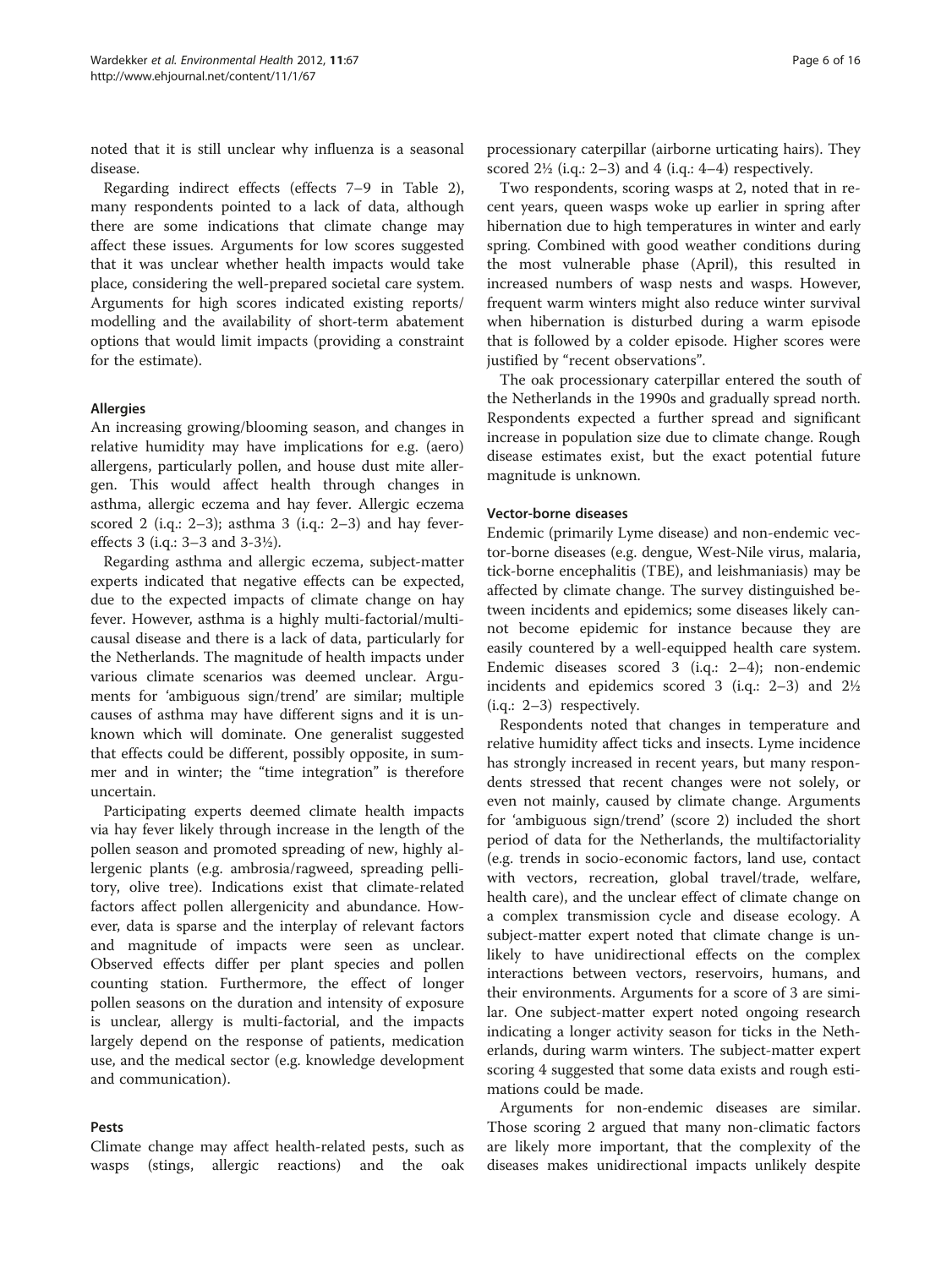the sensitivity of biological processes to climate. Those who scored 3 acknowledged these difficulties but argued that the risks may increase due to more favourable conditions (particularly for incidental occurrence). One subject-matter expert scored 1–4, noting that the scoring would differ per disease. The arguments seemed to suggest that impacts on some diseases could be considered negligible because other factors presumably dominated disease risks, while for others the effects would be highly uncertain. For epidemics, some respondents shifted to lower scores, adding that this would be dependent on even more variables than incidents.

#### Food- and waterborne diseases

Climate change impact on contamination of swimming/ recreation water (e.g. cyanobacteria) scored 4 (i.q.: 3–4); other food- and waterborne diseases 3 (i.q.: 3–4).

Regarding food poisoning, arguments for 'expected sign/trend' noted a potential effect, but indicated that many other factors (e.g. hygiene codes, refrigeration) determine whether this increases risks. Arguments for 'order-of-magnitude' suggest that there is much data on the present relation between temperature and food poisoning, particularly for Salmonella, and that models for impact assessment are available.

For Legionnella, one subject-matter expert, scoring 4, indicated that data and models exist and rough estimates could be made. The majority of generalists, scoring 3, suggested that this effect is related to warm water systems the climate impact on these is unclear, and that this depends on the water distribution systems infrastructure and (autonomous) adaptive capacity.

Regarding contamination of swimming/recreation water, those scoring 4 referred again to the existence of models and data. Those scoring 3 highlighted uncertainties such as the precise nature, extent, and speed of impacts, disease incidence, and changes in the amount of water in urban areas.

# Air quality

Temperature and other weather conditions influence air quality, such as ozone  $(O_3)$  and particulate matter (PM) concentrations. These effects were scored 4 (i.q.: 3–4).

High scores (score ≥4) were justified by known exposure-response relationships of air pollution, and by availability of many data and assessment models. However, estimating the effect of climate change on pollutant concentrations, and speed of changes, was deemed difficult. One subject-matter expert noted that population vulnerability is temperature-dependent and might therefore also change. Lower scores (score 2–3) pointed out that concentrations of ozone precursors might change, countervailing effects exist, and the "time-integrated sign of change" of pollutants was deemed unknown. The latter may refer to summer versus winter effects.

#### Flooding and storms

Storms and changes of flooding, due to sea level rise and increased river peak discharges, may have health consequences. Flood-related mortality scored notably wide: 4  $(i.q.: 2\frac{1}{4}-4)$ . Exposure to contaminants scored 2  $(i.q.: 2-3)$ .

For flood-related mortality, arguments for 'bounds' (score 5) estimates indicated that many data and models are available, and that we have sufficient experience to estimate this risk. One respondent, scoring 4–5 suggested that scenario-based bounds estimates could be made, but that he would be sceptical about these, because they depend on many assumptions and less quantifiable variables. A respondent scoring 4 estimated that the effects would remain low due to a good evacuation infrastructure and ongoing water-related adaptation. An expert scoring 2 indicated not to know of any "records" on flood-related health impacts of climate change, and that flood-intensity depends on, and is likely dominated by, many non-climatic factors.

Regarding flood-related infectious diseases and exposure to contaminants, respondents scoring 3 noted that some data and models are available. The risk of sewage overflows could increase, thus increasing disease risk. Those scoring 2 stated that knowledge on flood-related infections is mainly from disasters abroad, particularly from developing countries not representative for the Netherlands where the emergency and healthcare system differs.

Flood-related respiratory problems could occur due to moulds in damp homes. Those scoring 3 assessed that it is difficult to translate increased flood risks to additional home dampness and the effects thereof. A subjectmatter expert scoring 4 stated that some estimates regarding the current dampness situation do exist.

Studies have shown mental health impacts following floods and evacuations. However, most respondents maintained that the available data is insufficient to make estimations for the future.

Concerning storm-related mortality and injury, most respondents noted that expected changes in storm climate due to climate change are relatively small and highly uncertain, and data is lacking on the effects on mortality and injury. A respondent scoring 5 suggested that data is available and can be extrapolated.

# UV

Climate change may indirectly affect exposure to UVradiation, for example via changes in cloud cover, ozonefluxes, and behaviour (e.g. recreational), or due to slowing the recovery of the ozone layer. Respondents were strongly divided over the level of precision.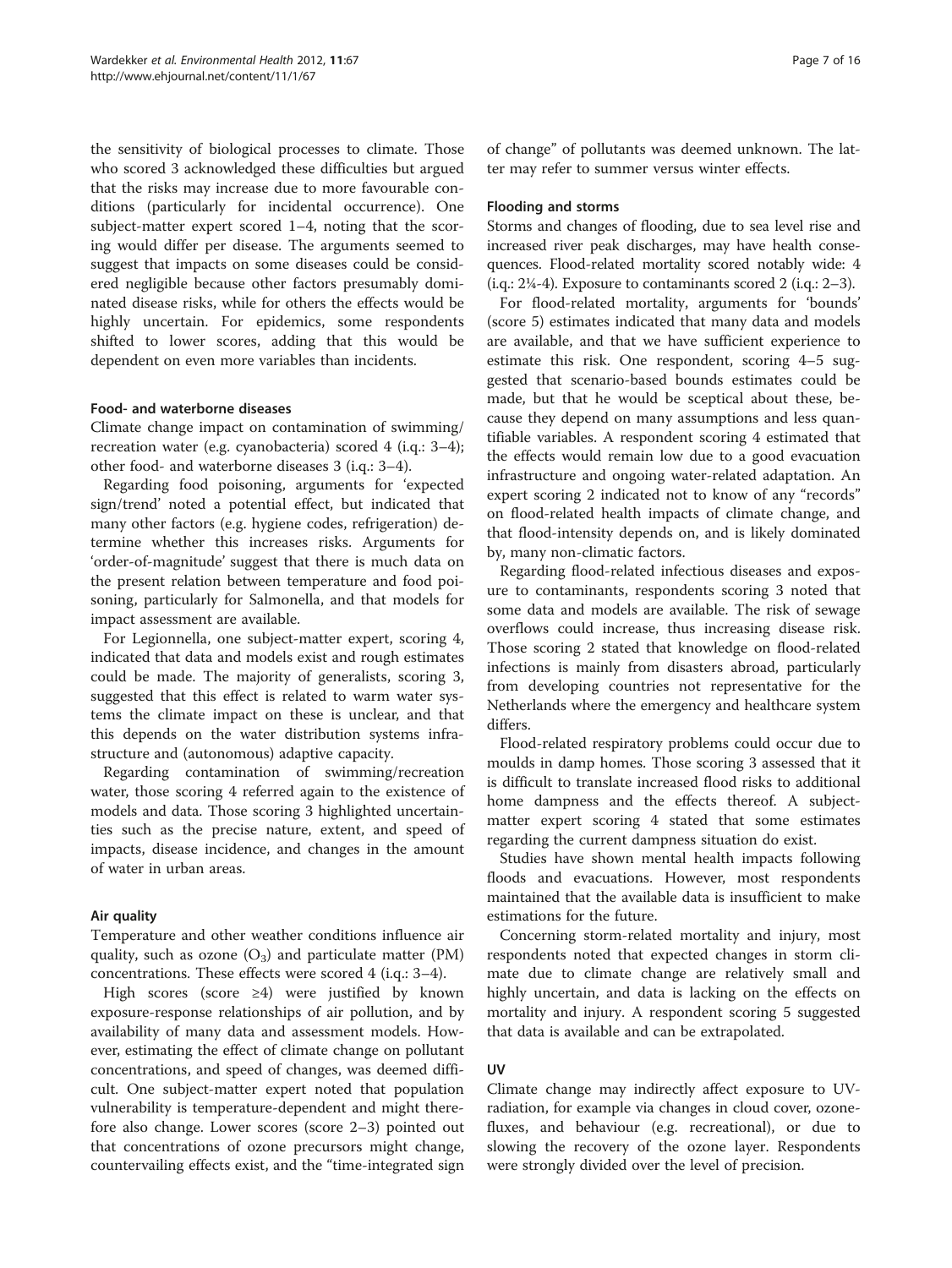Two lines of reasoning could be discerned. Arguments for low scores indicated that interactions between climate change and ozone/UV are highly complex, uncertain, and dependent on many other factors. Conversely, arguments for high scores posited that data is available from countries with climate conditions similar to that projected for the Netherlands. Furthermore, good models are available for impact assessment. The main contention seemed to be whether future exposure estimates can be constructed. Some argued that they cannot, while others assessed that they can be extrapolated from present data. Weakening of the immune system scored lower than cataract and skin cancer; one respondent indicated that the effects of UV-radiation on the immune system are uncertain.

#### Relevance of health effects for adaptation

Heat-related mortality (effect 1) and incidents of nonendemic vector-borne diseases (effect 17) scored highest on relevance. Both were categorised in 'relevance class' IV (Figure 1 and Table [3](#page-8-0)). Interestingly, they differ strongly in their level of precision. Other relevant effects (class III) were: non-endemic epidemics (effect 18), heatrelated cardiovascular and respiratory problems (effects 2–3) and hay fever (effects 12–13). The arguments for these effects are discussed below (other effects: see Additional file [1\)](#page-14-0).

Regarding heat-related mortality, respondents indicated that nursery homes, houses, and urban planning are currently not adapted to high temperatures at all. Other reasons for its relevance include: political interest, public perception, possible stress on the health care system, current lack of interest in this topic in the health care sector, the many people at risk, and the potential for many victims in a short time-period. Regarding heat-related cardiovascular and respiratory problems, participants noted that effects could be substantial, and that many other risk factors could enhance the impact (e.g. traffic, city design, obesity, diabetes).

Regarding non-endemic vector-borne diseases, respondents noted that the impacts could be substantial and difficult to adapt to, and referred to public perception ('fright factors' and public unrest). Incidents could be difficult to recognise, and epidemics could place stress on the health system.

Concerning hay fever, respondents pointed to the large number of people affected, considering present-day hay fever incidence. The impact, in terms of health and economic damage (e.g. decreased worker productivity), could be large. For pollen types/abundance/allergenicity, it was noted that the effects could be difficult to adapt to.

# **Discussion**

#### Reflection on findings

Experts' arguments were generally strong enough to support the interquartile ranges found. Argumentation was

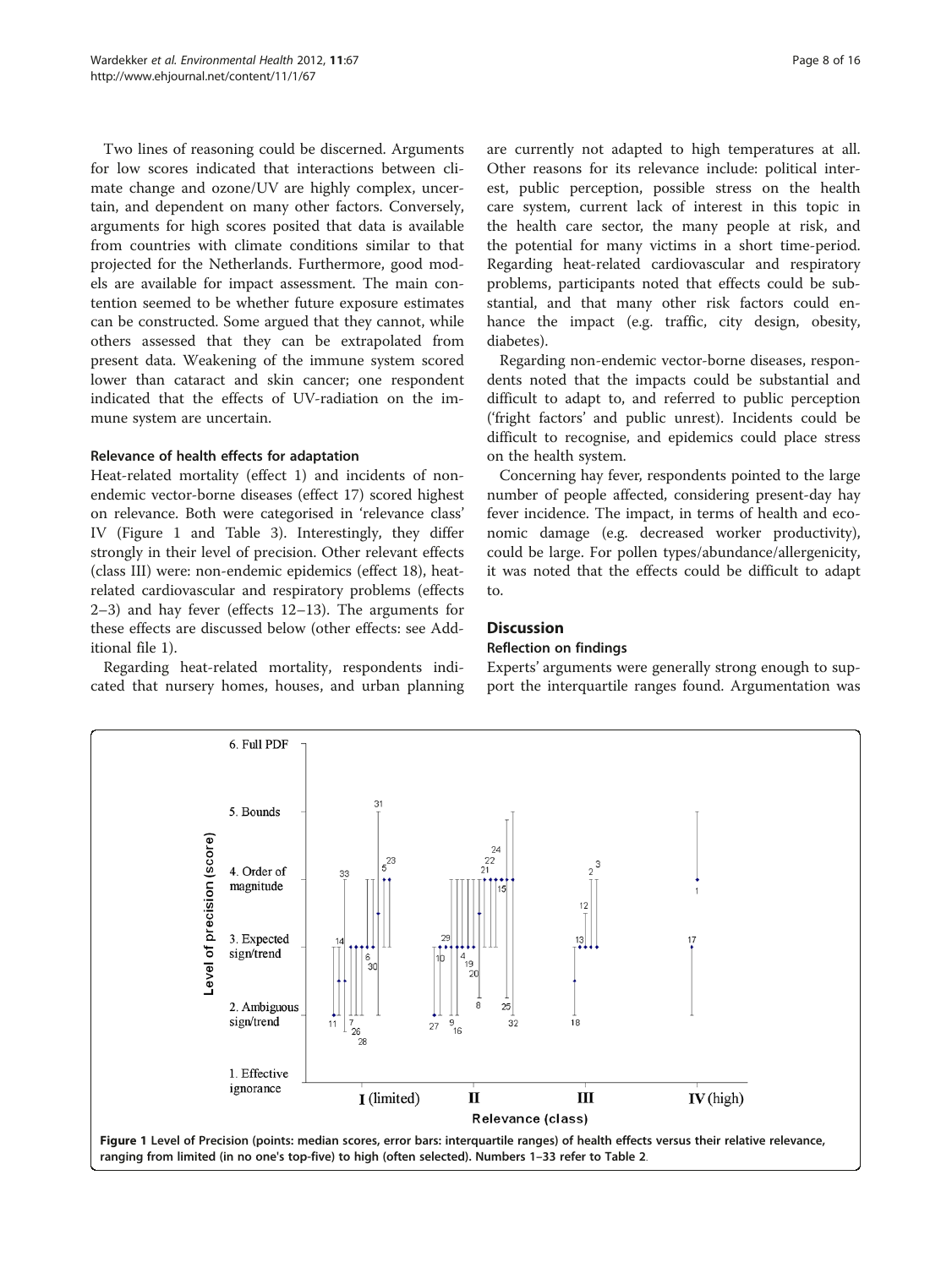#### <span id="page-8-0"></span>Table 3 Relevance of health effects for Dutch climate adaptation policy

| Effect:      |                                                                              | Relevance <sup>a</sup> |                |                |                |                | Pointsb        | Class <sup>c</sup>                 |
|--------------|------------------------------------------------------------------------------|------------------------|----------------|----------------|----------------|----------------|----------------|------------------------------------|
|              |                                                                              | 1                      | $\overline{2}$ | 3              | 4              | 5              |                |                                    |
| $\mathbf{1}$ | Temperature: Heat-related mortality                                          | 6                      | $\overline{2}$ | $\mathbf{1}$   |                |                | 41             | $\mathsf{IV}$                      |
| 2            | Temperature: Heat-related cardiovascular problems                            | $\mathbf{1}$           |                | $\overline{2}$ |                |                | 11             | $\mathbb{H}$                       |
| 3            | Temperature: Heat-related respiratory problems                               | 1                      | $\mathbf{1}$   |                | 1              |                | 11             | Ш                                  |
| 4            | Temperature: Heat-related stress and sleep disturbance                       | 1                      |                |                |                |                | 5              | $\mathbf{  }$                      |
| 5            | Temperature: Cold-related mortality                                          |                        |                |                |                |                |                |                                    |
| 6            | Temperature: Cold-related diseases                                           |                        |                |                |                |                |                |                                    |
| 7            | Temperature: Drought-related exposure to contaminants                        |                        |                |                |                |                |                |                                    |
| 8            | Temperature: Shortages of drinking water                                     |                        |                |                |                | $\mathbf{1}$   | $\mathbf{1}$   | Ш                                  |
| 9            | Temperature: Dehydration                                                     |                        | $\overline{2}$ |                |                |                | 8              | $\mathsf{I}$                       |
| 10           | Allergies: Asthma                                                            |                        |                | $\mathbf{1}$   |                | $\mathbf{1}$   | $\overline{4}$ | $\begin{array}{c} \Pi \end{array}$ |
| 11           | Allergies: Allergic eczema                                                   |                        |                |                |                |                |                |                                    |
| 12           | Allergies: Hay fever: duration of pollen season                              |                        | $\overline{2}$ |                | 1              | $\overline{2}$ | 12             | $\mathbf{III}$                     |
| 13           | Allergies: Hay fever: pollen types, abundance and allergenicity              |                        | $\overline{2}$ | $\mathbf{1}$   |                |                | 11             | $\ensuremath{\mathsf{III}}\xspace$ |
| 14           | Pests: Wasps                                                                 |                        |                |                |                |                |                |                                    |
| 15           | Pests: Oak processionary caterpillar                                         |                        | $\mathbf{1}$   |                |                |                | $\overline{4}$ | $\mathbf{I}$                       |
| 16           | Vector-borne: Native vector-borne diseases                                   | 1                      | $\mathbf{1}$   |                |                | $\mathbf{1}$   | 10             | $\mathbf{I}$                       |
| 17           | Vector-borne: Incidents of non-native vector-borne diseases                  | 1                      | $\overline{2}$ | 2              | $\mathbf{1}$   |                | 21             | $\mathsf{IV}$                      |
| 18           | Vector-borne: Epidemics of non-native vector-borne diseases                  | $\overline{2}$         |                |                | $\overline{2}$ |                | 14             | $\mathbb{H}$                       |
| 19           | Food/water-borne: Food poisoning                                             |                        |                |                | $\mathbf{1}$   |                | $\overline{2}$ | $\mathbf{  }$                      |
| 20           | Food/water-borne: Legionnaires Disease                                       |                        |                |                |                | $\mathbf{1}$   | $\mathbf{1}$   | $\mathbf{  }$                      |
| 21           | Food/water-borne: Contamination of swimming/recreation water                 |                        |                |                | $\mathbf{1}$   | $\overline{2}$ | 4              | $\mathbf{  }$                      |
| 22           | Air quality: Respiratory problems due to ground-level ozone                  |                        |                | $\mathbf{1}$   | $\overline{2}$ |                | 7              | $\mathbf{I}$                       |
| 23           | Air quality: Respiratory problems due to particulate matter                  |                        |                |                |                |                |                |                                    |
| 24           | Air quality: Air quality-related cardiovascular problems                     |                        |                |                | $\mathbf{1}$   | $\mathbf{1}$   | 3              | $\mathsf{I}$                       |
| 25           | Flood/storm: Flood-related mortality                                         | $\mathbf{1}$           |                | $\overline{1}$ | $\mathbf{1}$   |                | 10             | $\mathbf{I}$                       |
| 26           | Flood/storm: Flood-related infectious diseases                               |                        |                |                |                |                |                |                                    |
| 27           | Flood/storm: Flood-related exposure to dangerous substances and contaminants |                        |                | $\mathbf{1}$   |                |                | 3              | $\mathsf{I}$                       |
| 28           | Flood/storm: Flood-related respiratory problems                              |                        |                |                |                |                |                |                                    |
| 29           | Flood/storm: Flood-related mental health problems                            |                        | $\mathbf{1}$   |                |                | $\overline{2}$ | 6              |                                    |
| 30           | Flood/storm: Storm-related mortality and injury                              |                        |                |                |                |                |                |                                    |
| 31           | UV: Cataract                                                                 |                        |                |                |                |                |                |                                    |
| 32           | UV: Skin cancer                                                              |                        |                | $\overline{2}$ |                |                | 6              | $\mathbb{I}$                       |
| 33           | UV: Weakening of the immune system                                           |                        |                |                |                |                |                |                                    |
| 34           | OTHER: societal disruption elsewhere                                         | $\mathbf{1}$           |                |                |                |                | 5              | $\mathbf{I}$                       |

<sup>a</sup>The number of times an effect has been selected as 1st, 2nd, etc. most important by the participants. <sup>b</sup>The point total, where every score of 1st is 5 points, 2nd is 4 points, etc. <sup>c</sup>The 'Relevance Class' resulting from the Points is indicated as: I: 0 points, II: 1–10 points, III: 11–20 points, IV: ≥21 points.

more limited for higher/lower scores, for example only referring to "reports" or "opinions". This makes it difficult to verify the tenability of these scores. The depth of argumentation supporting the 75th percentile score for the heat-related effects (score 5 for mortality, 4 for the other direct effects) seemed relatively limited, referring to literature and experiences with recent heat waves. For flood-related mortality and respiratory problems, the

lower scores (score 2–3 and 2 respectively) received limited argumentation.

Recent Dutch impact assessments provide mostly qualitative information on potential effects of local climate change on health; quantitative information relates to the current and historic state of affairs regarding various health issues (e.g. trends in hay fever prevalence). Data seems most advanced for temperature-related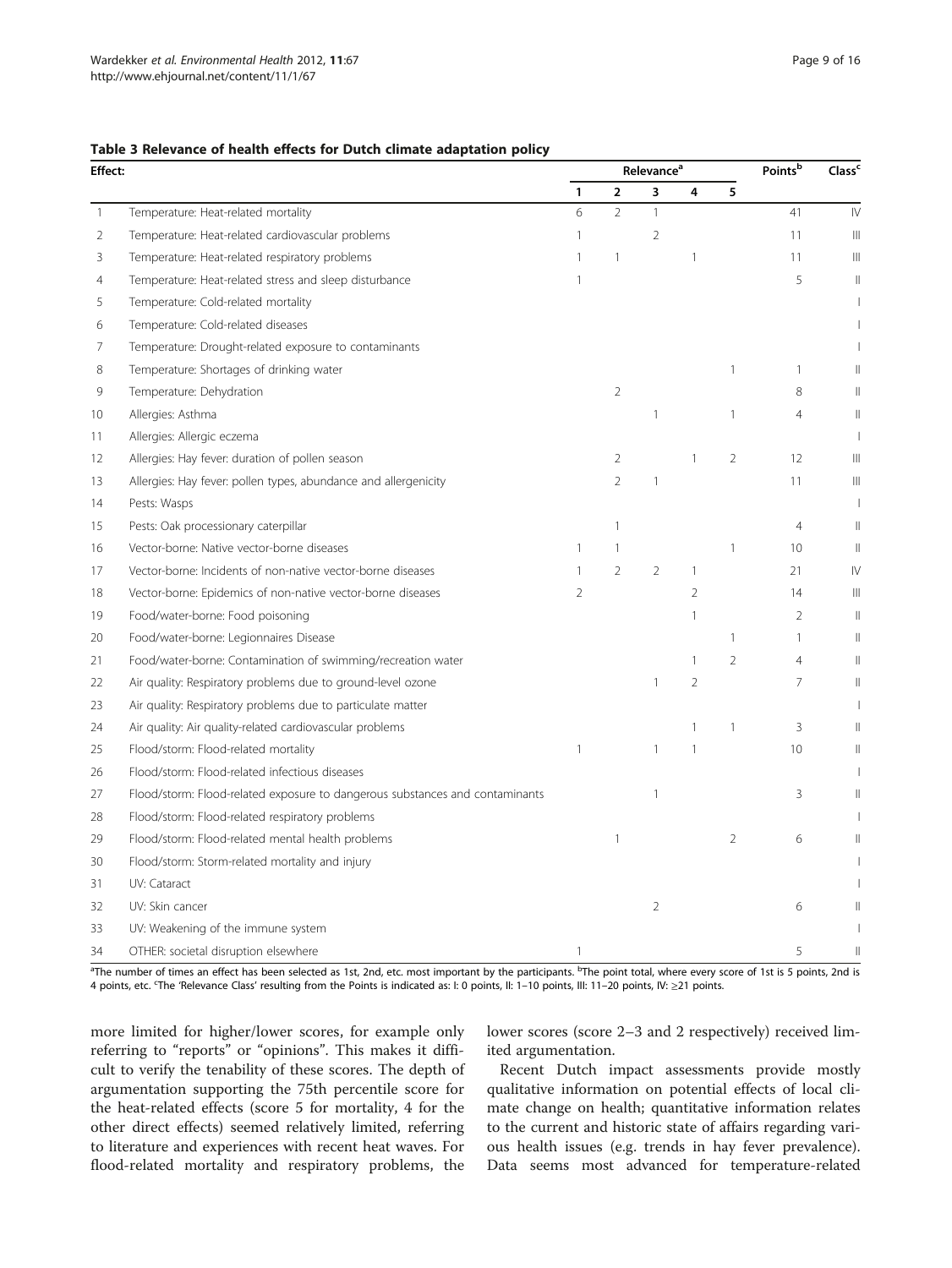mortality, for which scenario-projections exist. Huynen [[25\]](#page-14-0) calls these "order-of-magnitude estimates", which corresponds with our results. For other high-scoring effects, no quantitative estimates have been found. At the international level, McMichael et al. [\[6](#page-14-0)] do provide projections for malnutrition, diarrhoea, malaria, floods/ landslides (mortality), and temperature-related mortality. Significant caveats are presented for all. IPCC [[2\]](#page-14-0) additionally presents the results of modelling studies on other vector-borne diseases (dengue, Lyme, tick-borne encephalitis) and on air quality. For flooding, temperature, and air quality, the level of precision in the literature correspond with the results of this study: rough ('order of magnitude') quantitative estimates are possible, but involve considerable caveats. Malnutrition was not included in our study. The studies on vectorborne diseases mostly assess climate suitability and population-at-risk. This seems insufficient to assess the health risks for the Netherlands quantitatively, but such studies can be used to discern whether there may be reason for concern regarding these diseases (and potentially the seriousness under various scenarios, albeit not in terms of a quantitative health risk). This is in agreement with the analyses made by the participants in this study. Menne and Ebi [[26\]](#page-14-0) include a temperature-Salmonellosis relation and season-Campylobacteriosis time-series for the Netherlands. Our participants mentioned these relations, but disagreed with each other on whether they can be used straightforwardly for climate impact assessment, considering the many other factors at play.

The 'Level of Precision' question was relatively broad. Potentially, some participants could have scored effects assuming standard climate projections (e.g. the Dutch KNMI or global IPCC scenarios), while others could have taken broader ignorance regarding local climatic changes into account. Because the argumentation focused almost exclusively on uncertainties in assessing health impacts (i.e. translating a climatic change into its health impacts), rather than climatic uncertainties, we interpreted the scores as 'given a climate scenario'. Another consideration in interpreting the results is whether there may have been differences in whether respondents in their scoring have assumed inclusion of non-climatic factors, such as (trends in) the state of the healthcare system, regulations (e.g. on food hygiene), and autonomous adaptation. These can complicate health impact assessments considerably. They are very relevant for assessing the adaptation challenge, but are less indicative of the quality of the knowledge base. The argumentations for the scores provided by the respondents allowed us to explore to what degree such considerations have played a role. We found that such factors appeared most strongly in the argumentations regarding heat (mortality and indirect effects), vector-borne diseases, food- and

waterborne diseases, and flooding (mortality). Considering participants' argumentation, if non-climatic factors were to be explicitly excluded, the lower bounds of the interquartile ranges could be higher for indirect heateffects and vector-, food- and waterborne diseases. For heat-related mortality this is unlikely considering the body of other arguments. For flood-related mortality it is unclear, due to the fact that respondents provided limited argumentation for lower scores.

One reviewer raised the issue that score 'order of magnitude' may have been interpreted by some respondents literally as 'within a factor 10' rather than the description given in table [1,](#page-2-0) implying that higher levels of precision should be reserved for health impacts known within less than a factor 10. Consequently, if very wide-ranging estimates, spanning several orders of magnitude (such as in e.g. imprecise probability assessments), might have been possible for an effect, some respondents may have scored it 'sign/trend' rather than 'order of magnitude'. The original description of 'first order estimates/order of magnitude', which was linked to from the questionnaire as background material (see Additional file [1](#page-14-0)) provided examples in terms of 'factor of 2' and 'power of 10'. However, the definitions shown to respondents (Table [2](#page-4-0)) each time they were asked to score effects, provided a broader definition, including low-precision techniques such as scoring on ordinal scales and comparative qualitative analyses. As such, we expect the effect on the results of this study to remain limited. A related point is whether the order of the scale could affect the scoring by participants. The scale used in this study listed low precision (ignorance) at the top and high (full PDF) at the bottom, whereas the original paper listed high to low. Such order effects could result in slight shifts in the scoring, but we expect the effect on this study to be minor because the scoring was performed by experts in their field and was accompanied by explicit argumentation. Nonetheless, this issue could be relevant for nonargumentative opinion polls, and it would be interesting to study the extent to which order effects apply to this type of scale.Score 'ambiguous sign/trend' was often interpreted as 'unclear whether any impact will take place', rather than 'can be positive or negative'. This occurred often when effects were deemed multi-factorial or affected by confounders, or when effects in a wealthy society with well-prepared health and emergencyresponse systems were deemed unclear. Notable examples include: indirect heat-related effects (e.g. exposure to contaminants), asthma, allergic eczema, and indirect effects of flooding (e.g. infectious diseases). This implies a different level of uncertainty than cases where effects were deemed 'plausible, but unknown and likely not unidirectional'. Vector-borne diseases and wasps are examples of the latter.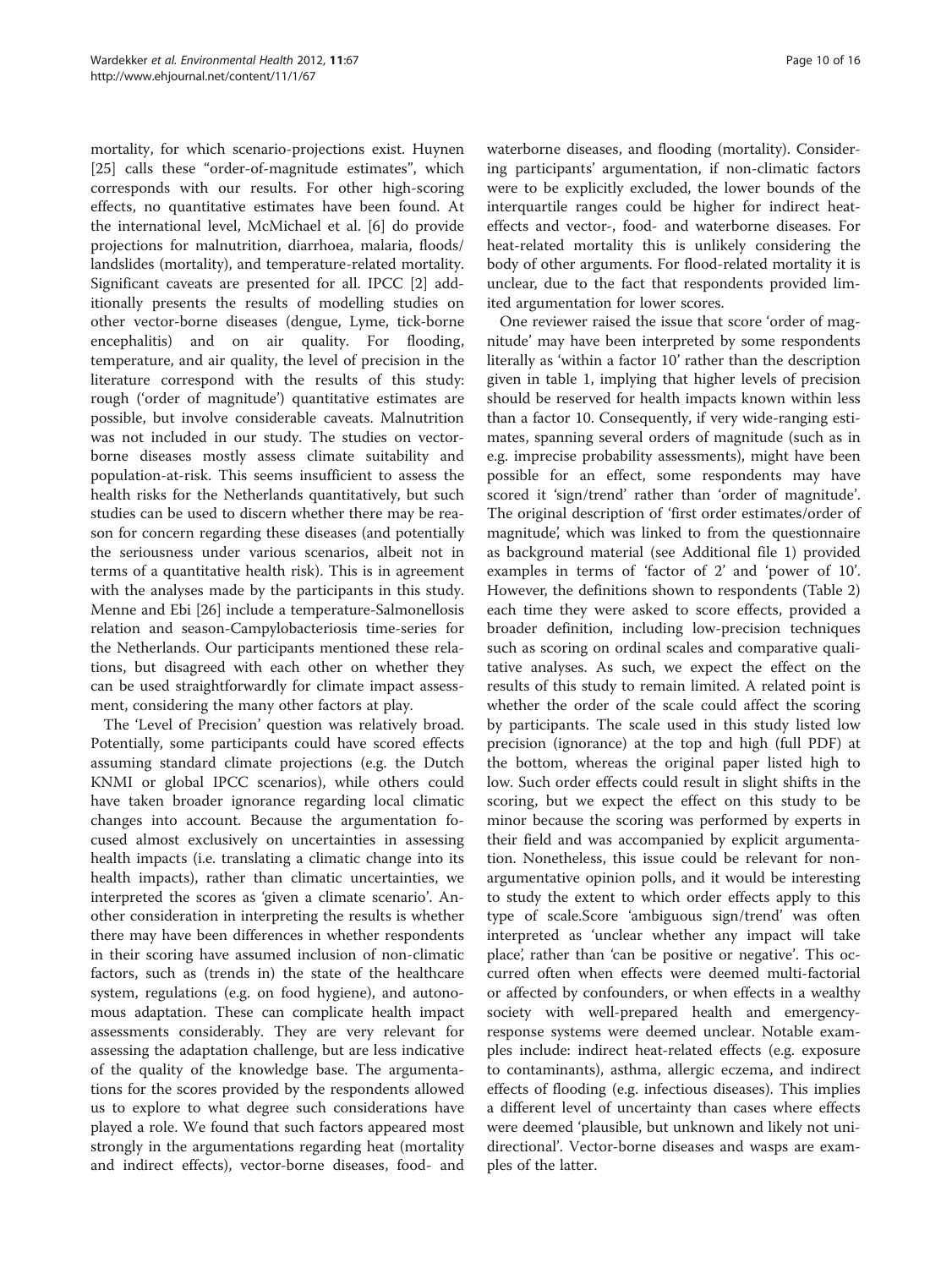As respondents were asked to what extent they were able to estimate the risk, it is relevant to explore whether the score resulted from the state of knowledge or from the respondent's personal level of knowledge, skills and familiarity with risk assessment techniques such as modelling, statistical techniques, and expert elicitation. Personal lack of knowledge or skill was explicitly checked in the argumentation as potential bias. It appeared to play a minor role, with lack of knowledge appearing only on a few occasions for scores of 2 or 1. Another measure to the same end was to track scores by generalists and by subject-matter experts separately. These scores corresponded fairly well. Weighting resulted in minor changes  $(\frac{1}{4}-\frac{3}{4})$  of interquartiles. Medians were affected in a few cases:  $+\frac{1}{2}$  for flood-related mortality, air quality-related, and UV-related effects. Regarding air quality and floodrelated mortality, subject-matter experts scored notably higher than generalists. The awareness of statistical and expert elicitation techniques from outside the disciplines involved in the field of 'climate change & health' cannot be determined. However, most of the argumentation focused on the availability of basic data and models, the degree to which the system dynamics are understood, and the knowledge gaps and complexities that exist. As such, the scores should be interpreted as whether it is appropriate to quantify the health risks for specific effects given the state of knowledge, rather than whether it is possible to produce a number in one way or another. In a few instances, for low scoring effects, respondents made arguments that the impacts could be low or high considering e.g. constraints posed by the high quality healthcare system or considering the current incidence. Consequently, it may be possible to further scope some low scoring risks, at least to some extent, using for instance imprecise, ordinal or qualitative/comparative approaches. Further investigation would be required to assess the scope to which this is possible and appropriate.

Scores and arguments for the relevance of effects varied between experts, although the general ordering and, for the high-scoring effects, the general line of reasoning is relatively clear. Results should be seen as indicative, as they may vary over time, group of respondents, and country. An interesting issue, for example, is the potential influence of recent (extreme) events. Such events may influence public perception and therefore the societal salience of effects. Current public perception played a role (although not a major role) in the arguments for heat-related effects, referring to the 2003 European heat wave. It also played a role for vector-borne diseases, although the arguments related to the potential role it could play due to e.g. the 'fright factors' associated with the effect, rather than current public perception due to recent events. Recent events might also influence expert scorings when they reveal vulnerabilities that had been

unknown or not sufficiently perceived before. Again, this seems to play a role for heat-related effects in reference to the 2003 heat wave. This certainly is a valid reason to consider the effect relevant, and one that may remain relevant over time. However, it does present the interesting question whether such unknown vulnerabilities are (or could be) present for other effects as well. This question is however beyond the scope of the present study.

Being based on expert elicitation, results should be treated with some care. The sample of participants is always a limited subset of the total expert-population and situational factors influence the composition of the panel (e.g., who is well-known in the field, who has time to participate). Therefore, results are not necessarily representative. Rather, they give an approximation, and the lines of reasoning behind the scores provide valuable insights into the issue studied. Given the broad coverage of relevant subfields, relative consistency in scores and arguments for most health effects, and consistency with the literature, we consider the findings robust enough to support the general conclusions.

#### Relevance for other countries

Many arguments put forth by participants apply to the wider European and global context, particularly when relating to knowledge gaps and complex multi-factorial relations. The level of precision may differ slightly between countries. Respondents noted in several instances that data was available for other countries, but not for the Netherlands. Specific topics may have been studied in some countries, but not in others: e.g. uncommon events (floods, epidemics), and health effects that are currently particularly important in some countries/ regions, but not in others. Similarly, respondents noted that e.g. indirect effects of temperature and flooding were less predictable due to highly developed health care and emergency-response systems. In countries where these systems are weaker, data is available from presentday impacts, resulting to higher levels of precision. Conversely, however, for effects for which effective short-term abatement options exist (e.g. shortages of drinking water), such well-developed systems and available resources could constrain impact-estimates. The geographical level of analysis may also be a relevant factor for determining whether quantification is possible.

#### Policy implications

Different adaptation approaches (see Additional file [1](#page-14-0): Table S1) are suitable under different levels of uncertainty, such as statistical uncertainty, scenario uncertainty, and recognized ignorance and surprise. This framework, proposed by Dessai and Van der Sluijs [\[5](#page-14-0)], links the type of uncertainty that characterises the available knowledge to the suitability of various adaptation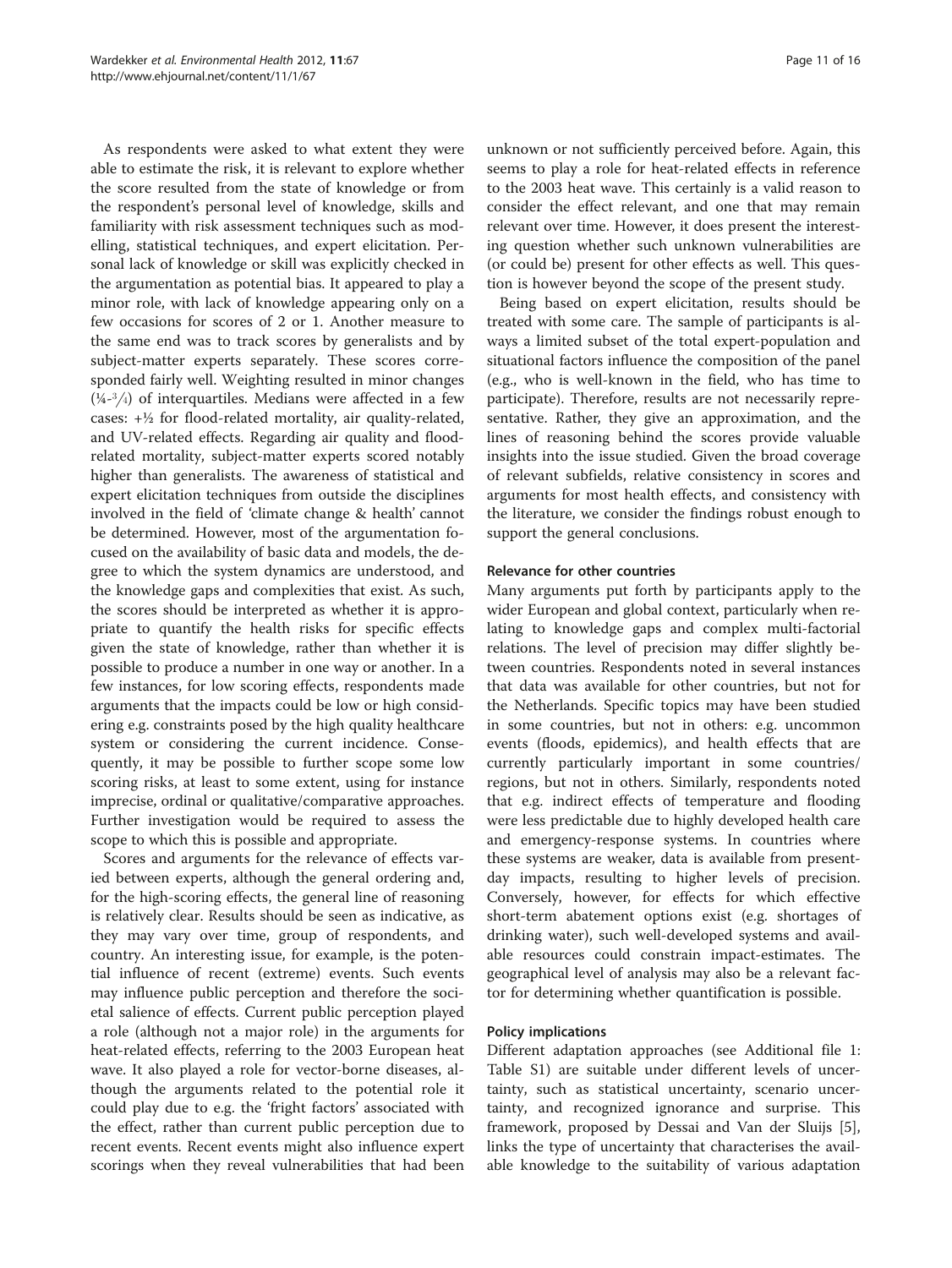approaches (in terms of their capacity to cope with the uncertainties). If statistical uncertainty dominates, wellcoping adaptation approaches focus on classic quantitative risk analysis, optimization, and 'safety margins'. Approaches focusing on dimensioning adaptation measures using scenario-analysis or on exploring the robustness of policy strategies under uncertainty cope well with scenario uncertainty. Under ignorance and surprise, well-coping approaches focus on enhancing society's (or a policy strategy's) capacity to tolerate disturbances, to cope with changes and surprise, and to adapt and be adapted.

This heuristic can be loosely connected to the scoring system in Table [1,](#page-2-0) where ignorance takes a more pronounced role in the health risk assessment towards the bottom of the scale and statistical and scenario uncertainties are most pronounced in the top and middle parts. It should however be noted that all three types of uncertainty are usually present and may hold policyrelevance in one way or another. For instance, even under fully quantifiable risks with statistical uncertainties as most pronounced, remaining ignorance may give rise to a 'surprise scenario' that is relevant enough to keep in mind. Conversely, even if knowledge gaps and ignorance make it impossible to quantify health risks, it may still be possible to make quantitative explorations of other metrics. For instance, while quantitative assessment of health risks for vector-borne diseases seems unfeasible, scenario studies have been performed on the population potentially at risk to diseases, e.g. due to changing climatic suitability of various countries for the diseases and their vectors. Such a focus on vulnerability, rather than health risk, seems to be able to circumvent some barriers to quantification, and provides useful information that could contribute to some tailoring and prioritization within any adaptation approach. It seems useful to further investigate the options to analyse the relative vulnerability of populations, specific regions, policy proposals, and societal developments (e.g. for healthcare policies or urban development) to various health-related climate change effects. Another point worth mentioning is that the level of precision of health risk estimates, as reported in this paper, may change over time, due to progressing knowledge on both the health effects and their uncertainties. Regarding the latter, this paper presents a first broad analysis and comparison, but further in-depth studies on the separate effects will be required. It would be interesting to examine the available evidence in more detailed way and explore what metrics (health risk, vulnerability, etc.) can be meaningfully assessed and which analytical approaches are appropriate. Further analyses might include expert elicitations, modelling, statistical techniques, or a combination of these; the expert elicitations might involve quantitative approaches (eliciting e.g. PDF, bounds, or order of magnitude), or use semi-quantitative, ordinal or qualitative approaches; e.g. applying scales such as the IPCC's confidence or likelihood scales (e.g. [[27,28\]](#page-14-0)) or fuzzy techniques (e.g. [[29](#page-14-0)]). More detailed exploration of the types of uncertainties that play a role (cf. [\[5](#page-14-0)]) would be useful as well. Considering these issues, combinations of policy approaches are worth considering, and it is advisable to incorporate the ability to take onboard progressing insights into policy strategies and their practical implementation. In terms of the overall approach, however, traditional computative optimization approaches to adapting to climate risks under the 'predict & prevent' paradigm are particularly suitable for levels of precision of 'bounds' to 'full PDF' (score 5–6), but perform poorly under deep scientific uncertainty and knowledge gaps. For 'order-ofmagnitude' to 'bounds' impacts (score 4–5), robust decision-making is often a suitable approach. For 'orderof-magnitude' and lower (score 1–4), enhancing resilience, flexibility, and adaptive capacity<sup>c</sup> are recommendable approaches.

As one reviewer pointed out, the precision of the estimate is not the only factor to be considered when choosing an adequate adaptation strategy. It needs to be considered together with the closeness of the estimated magnitude to a level of concern, as together they indicate the likelihood that a level of concern might be exceeded. Other factors also deserve consideration, for example the severity of the health effect or the risks of overinvestment. For instance, the implementation of resilience based strategies for health effects with low precision ratings will still require quantitative decisions to be made (e.g. how much over-capacity to provide in the health system), which will inevitably require some judgement about the upper bound of health effects, taking due account of its imprecision.

Some potential approaches focus on making specific adaptations to particular impacts, while others deal with general capacity building and options that effect a range of health issues. For resilience, a distinction can also be made between specified resilience, of particular parts of a system to specific disturbances, and general resilience [\[30\]](#page-14-0). Specific adaptation options often focus on the near-term and local scale, while general resilience incorporates broader considerations, including other geographical and temporal scales, pressures other than climate change, and novel shocks [\[30,31\]](#page-14-0). Consequently, options that increase general resilience and capacity building are useful under ignorance and surprise: facilitating adaptation when impacts are greater or different than expected and providing some level of no-regret, by contributing to system-health in general, when specific impacts turn out to be limited in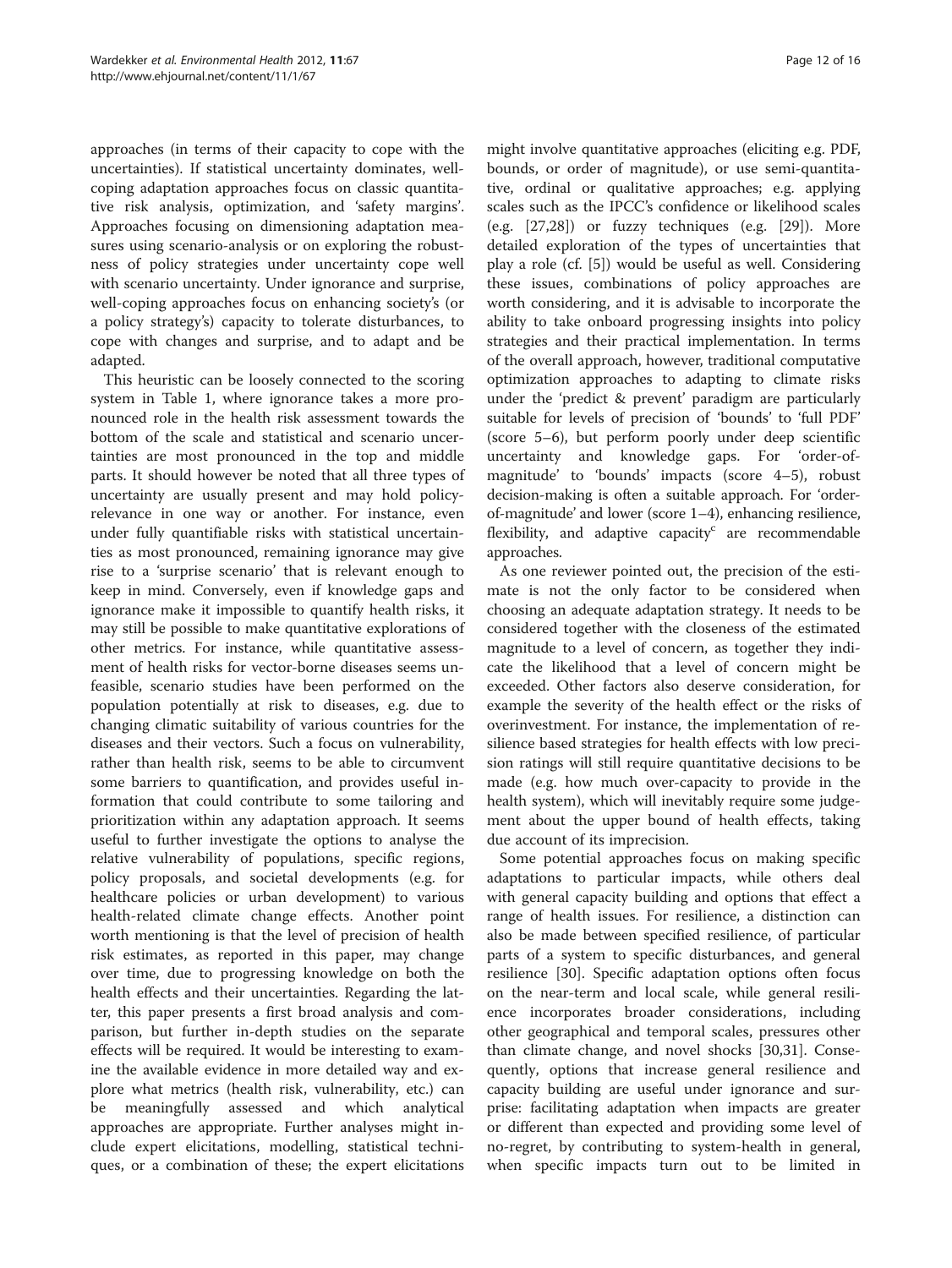retrospect. Specific adaptations may run the risk of proving an overinvestment (financially as well as in terms of other efforts) when impacts remain limited and generally offer no protection against unanticipated changes. In the questionnaire, some experts warned against overly-specific measures and (difficult to modify) 'hard-engineering' options as vulnerable to surprise. Nonetheless, it is difficult to assess and indicate the extent to which general capacity building reduces specific climate risks. Therefore, more specific measures are useful for impacts that are more readily quantifiable or are relatively policy-relevant. Considerations such as costs, potential side-effects, encroachment on society, and extensiveness of interventions (socioeconomic, structural and political efforts/impacts) are also important. Costly or extensive/far-reaching options are worth considering, from a decision-maker's point of view, when the impact is considered highly relevant. It is however important to critically reflect on one's goals and the extent to which the options contribute to these goals. For instance, if an effect is relevant primarily due to public perception rather than the health impact, one might wonder whether highly costly options are prudent; would the money not be better spent on issues that have higher health benefits? This is largely a political choice, but it is important to make this choice explicitly. The specific reasons for relevance can offer some clues as to what options might be useful. High public concern due to recent events might evaporate over time or could quickly change when other concerns, such as an economic crisis, take precedence. In other words, the level of concern might be uncertain in the long run. Consequently, one might opt for options that improve the health system in general, enhance its flexibility, or have co-benefits. If (potential) concern is due to 'fright factors', such as respondents suggested for vector-borne diseases, this concern might be more robust over time, as fright factors involve basic human psychology. In such cases, investing in public communication mechanisms and plans for use during outbreaks might be useful. Concern (e.g. expert concern; in this study noted in relation to the 2003 European Heat Wave) due to recent events revealing unknown vulnerabilities, and the notion of current unpreparedness, might prompt not only measures to reduce the impact of this effect, but also further research into why these vulnerabilities arise. They might also prompt research into vulnerabilities for other effects; if vulnerabilities turn out higher or different for one effect, they might also do so for other effects. In addition to the various points above, some options could be considered noregret, even if very specific, if they also address existing climate risks or provide co-benefits in other policy fields. For instance, local adaptive efforts are envisaged in Dutch and other European cities even in cases where the sense of urgency is low; such measures often focus on other policy goals, such as biodiversity conservation or improving quality of public spaces, with adaptation as co-benefit [\[32,33\]](#page-15-0). Such options can make economic or societal sense irrespective of future climate change. These points are summarised in Table 4.

Considering the above, strategies that enhance resilience, flexibility, and adaptive capacity seem most appropriate for the majority of health effects. For effects that are highly policy-relevant, such as non-endemic vectorborne diseases, precautionary and other rigorous/costly options could also be considered. However, for such options, it would be advisable to assess the risks of overinvestment and improve their flexibility. For many health effects, climate change worsens already existing effects; some options would be beneficial anyway, regardless of climate change. We advise assessing the availability of 'no-regret' options and the 'climate and health' cobenefits of policy on other policy-issues. For quantifiable health effects, such as heat-related mortality, it seems useful to combine system-enhancement with approaches such as 'robust decision-making', which entails exploring the ability of adaptation packages, or the current health system or society, to function under a range of plausible futures. Knowledge gaps on the effectiveness of adaptation options will likely limit this to a qualitative/ semi-quantitative exploration at present. Such an

Table 4 Implications of uncertainty and relevance for policy

| Effects are of:            | Low relevance                                                                                                       | High relevance                                                                                                                                          |
|----------------------------|---------------------------------------------------------------------------------------------------------------------|---------------------------------------------------------------------------------------------------------------------------------------------------------|
| High level of<br>precision | Tailored, prediction-based strategies<br>(e.g. risk approach) are feasible.                                         | Tailored, prediction-based strategies<br>(e.g. risk approach) are feasible.                                                                             |
|                            | Focus: low costs/efforts or co-benefits.                                                                            | Consider (but critically reflect on)<br>costly and extensive options.                                                                                   |
| Low level of<br>precision  | Enhance system's capability of dealing with<br>changes, uncertainties, and surprises<br>(e.g. resilience approach). | Enhance system's capability of dealing with<br>changes, uncertainties, and surprises<br>(e.g. resilience approach).                                     |
|                            | Focus: low costs/efforts or co-benefits.                                                                            | Consider (but critically reflect on) costly and<br>extensive options, including precautionary measures.<br>Assess overinvestment risks and flexibility. |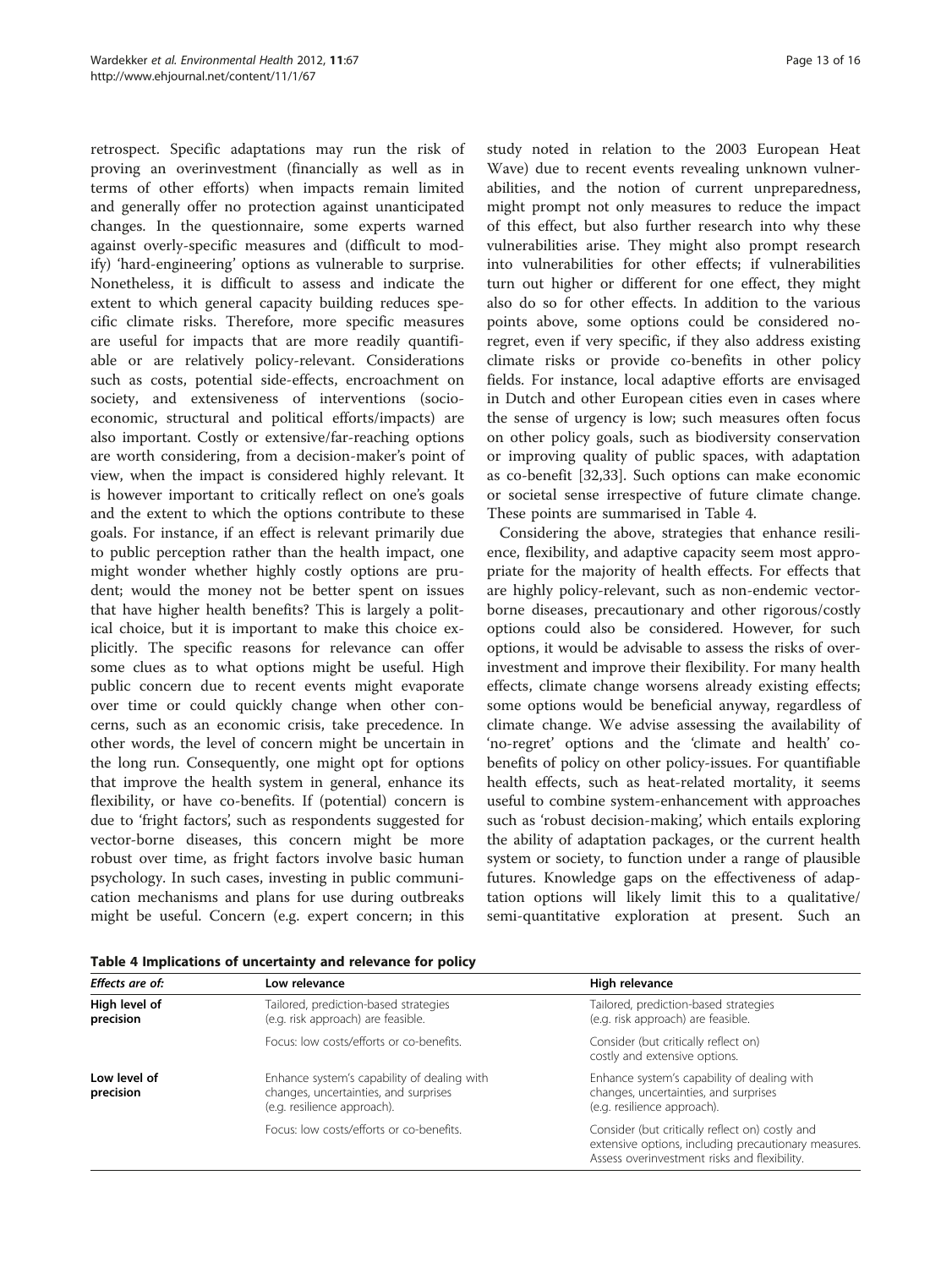exploration on uncertainty typology could contribute to policy/political discussions on the preferred ambition level of adaptation strategies, also considering the range of potential impacts.

#### Conclusions

Knowledge regarding health risks of climate change is characterised by large gaps and deep uncertainties. Planned adaptation to these risks requires profound understanding of the level of uncertainty of available knowledge of anticipated health effects. This study presents a systematic exploration and appraisal of uncertainties regarding climate change-related health risks. Using a six point scale, experts were asked to indicate the level of precision with which health risk estimates can be made, given the present state of knowledge. The study focussed on The Netherlands.

The experts assessed that, for most of the 33 (potential) health effects identified, it is possible to indicate its sign of change, but not its magnitude. Individual scores varied, generally between being unable to indicate the direction of change and being able to calculate the rough 'order-of-magnitude' of the impacts. Factors that were often indicated to limit quantification include: limited data (in general and country-specific), the multi-factorial nature of the health issues (many important nonclimatic drivers of change), and unknown impacts considering a high-quality health system.

For some effects, rough estimates of the order-ofmagnitude were deemed possible: heat- and cold-related mortality, the oak processionary caterpillar, microbial contamination of swimming/recreation water, floodrelated mortality and air quality-related effects. For these effects, data and impact assessment models are available. However, the availability of locally-specific data is relatively limited, there are many confounding factors, present-day response-relationships may change, and changes in local extreme weather events, such as heat waves, are still difficult to project for the future.

For allergic eczema, flood-related exposure to dangerous substances, wasps, UV-related weakening of the immune system, and epidemics of non-endemic vectorborne diseases it may not be possible to even indicate the direction of change. The latter, however, differs per specific disease: for some, effects are unlikely, for others, unknown. In addition to the difficulties noted above, the cause-effect relations of these effects are often highly complex and impacts are likely multi-directional.

These results suggest that, among various alternative approaches to climate change adaptation under uncertainty, approaches that focus on enhancing the health system's and society's capability of dealing with changes, uncertainties and surprises (for example by increasing resilience, flexibility, and adaptive capacity) are most

suitable for adapting to the health impacts of climate change. Furthermore, we advise assessing the availability of 'no-regret' options, which make economic or societal sense due to co-benefits or health benefits in the current climate, and the 'climate and health' co-benefits of adaptation policy on other policy-issues. For more quantifiable effects, we recommend exploring the robustness of various policy strategies under a range of plausible outcomes, at least in a qualitative/semi-quantitative way. Such analyses can contribute to setting preferred levels of ambition for adaptation efforts. For highly relevant effects, precautionary measures and other highly specific, costly or rigorous adaptations are also a relevant option, although it is advisable to enhance the flexibility of such options and to assess the associated risks (e.g. of these options becoming an overinvestment or resulting in detrimental side-effects).

Because nature, extent and rate of climate change and its health impacts are uncertain, understanding the relative level of relevance and uncertainty is crucial to making rational choices in adaptation policies and for possible adjustments if climate change effects occur slower, faster, or just different than earlier expected. Similar to e.g. Ebi [\[34](#page-15-0)] we argue that, to reduce climate change-related health risks, flexible, adaptive, multilevel and dynamic adaptation strategies should be developed. This study indicated that analysing and characterising uncertainty by means of a typology can be a very useful approach for selection and prioritization of preferred adaptation policies to reduce future climate related health risks.

#### Endnotes

a. Statistical uncertainty implies being able to specify an outcome (e.g. a disease estimate) as well as its probability (e.g. 95 % confidence interval). Scenario uncertainty implies being able to specify multiple alternative outcomes but not their relative probability. Recognized ignorance & surprise imply that both outcomes and probabilities are unclear (e.g. not quantifiable, hypothetical, or unknown).

b. The literal formulation of the 'relevance to adaptation' question was: "In the following questions, you will be asked to zoom in on the top five most relevant health effects (of climate change) for climate change adaptation in the Netherlands in view of public health and to examine the uncertainties more closely. In estimating what health effects are most 'relevant' for Dutch climate change adaptation, take into account the possible magnitude of the health impact, economic impact, public and political perception, and the availability of options for adaptation and control."

c. Resilience: the ability of a system to tolerate disturbance without collapsing into a qualitatively different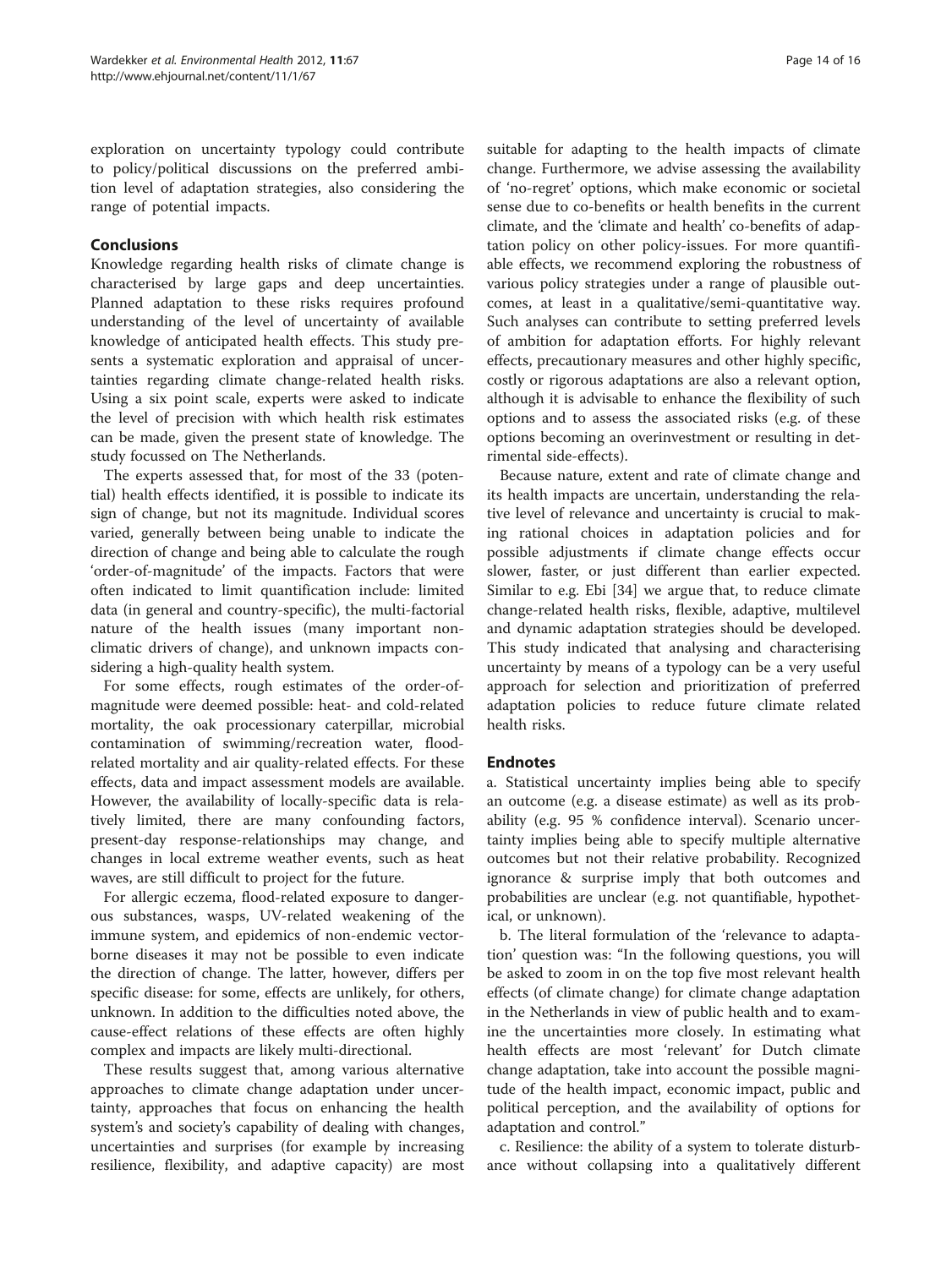<span id="page-14-0"></span>state; to withstand shocks and rebuild itself when necessary. In social systems, it also involves the capacity to anticipate and plan for the future. Entails e.g. quick responses, fast recovery following shocks, enhanced coping capacity through e.g. buffers or redundancy; limiting the impacts of health effects. Adaptive capacity: society's ability to adapt to changes. Often relates to the availability of resources (e.g. funds, social capital, institutional capacity, knowledge). Flexibility: whether an option/ strategy can be easily modified should this be required in the future, or enhances the flexibility of the health care system itself.

# Additional file

[Additional file 1:](http://www.biomedcentral.com/content/supplementary/1476-069X-11-67-S1.pdf) Supplementary Material for paper: "Health risks of climate change: An assessment of uncertainties and its implications for adaptation policies."

#### Abbreviations

IPCC, Intergovernmental Panel on Climate Change; i.q., Interquartile range; KNMI, Royal Netherlands Meteorological Institute; PDF, Probability density function; PM, Particulate matter; O<sub>3</sub>, Ozone; UV, Ultraviolet (radiation).

#### Competing interests

The authors declare that they have no competing interests.

#### Author contributions

AW, AdJ, LvB, and JvdS designed the research. AW performed the research and analysed the data. AW, AdJ, LvB, WT, and JvdS wrote the paper. All authors read and approved the final manuscript.

#### Acknowledgements

This study was funded by the Netherlands Environmental Assessment Agency. We thank Maud Huynen, Ides Boone, and Franziska Matthies for participant suggestions, Eva Kunseler for comments, and the participants for their contributions.

#### Author details

<sup>1</sup>Department of Innovation, Environmental and Energy Sciences, Copernicus Institute of Sustainable Development, Utrecht University, Budapestlaan 6, 3584 CD Utrecht, Netherlands. <sup>2</sup>Netherlands Environmental Assessment Agency (PBL), P.O. Box 30314, 2500 GH The Hague, Netherlands.

#### Received: 27 February 2012 Accepted: 15 September 2012 Published: 19 September 2012

#### References

- Haines A, Kovats RS, Campbell-Lendrum D, Corvalan C: Climate change and human health: Impacts, vulnerability and public health. Public Health 2006, 120:585–596.
- Costello A, Abbas M, Allen A, Ball S, Bell S, Bellamy R, Friel S, Groce N, Johnson A, Kett M, Lee M, Levy C, Maslin M, McCoy D, McGuire B, Montgomery H, Napier D, Pagel C, Patel J, De Oliveira JAP, Redclift N, Rees H, Rogger D, Scott J, Stephenson J, Twigg J, Wolff J, Patterson C: Managing the health effects of climate change. Lancet 2009, 373:1693–1733.
- 3. Intergovernmental Panel on Climate Change (IPCC): Climate Change: Impacts, adaptation and vulnerability. Cambridge, UK: Cambridge University Press; 2007:2007.
- 4. Morgan MG, Cantor R, Clark WC, Fisher A, Jacoby HD, Janetos AC, Kinzig AP, Melillo J, Street RB, Wilbanks TJ: Learning from the U.S. national assessment of climate change impacts. Environ Sci Technol 2005, 39:9023–9032.
- 5. Dessai S, Van der Sluijs JP: Uncertainty and climate change adaptation: A scoping study. Utrecht: Copernicus Institute, Utrecht University; 2007.
- 6. McMichael AJ, Campbell-Lendrum D, Kovats S, Edwards S, Wilkinson P, Wilson T, Nicholls R, Hales S, Tanser F, Le Sueur D, Schlesinger M, Andronova N: Global climate change. In Comparative quantification of health risks: Global and regional burden of disease due to selected major risk factors. Geneva: World Health Organization (WHO); World Health Organization (WHO); 2004:1543–1649.
- 7. Patz JA, Campbell-Lendrum D, Holloway T, Foley JA: Impact of regional climate change on human health. Nature 2005, 483:310–317.
- 8. Netherlands Environmental Assessment Agency: The effects of climate change in the Netherlands. Bilthoven: Netherlands Environmental Assessment Agency; 2006.
- 9. Huynen MMTE, De Hollander AEM, Martens P, Mackenbach JP: Global environmental change and public health: State of knowledge [in Dutch]. Bilthoven: National Institute for Public Health and the Environment (RIVM); 2008.
- 10. Xun WW, Khan AE, Michael E, Vineis P: Climate change epidemiology: methodological challenges. Int J Public Health 2010, 55:85-96.
- 11. Kolstad EW, Johansson KA: Uncertainties associated with quantifying climate change impacts on human health: A case study for diarrhea. Environ Health Perspect 2011, 199:299–305.
- 12. Forastiere F: Climate change and health: a challenge for epidemiology and public health. Int J Public Health 2010, 55:83-84.
- 13. Walker WE, Harremoës P, Rotmans J, Van der Sluijs JP, Van Asselt MBA, Janssen P, Krayer von Krauss MP: Defining uncertainty: a conceptual basis for uncertainty management in model-based decision support. Integrated Assess 2003, 4:5–17.
- 14. Dessai S, Hulme M: Does climate adaptation policy need probabilities? Clim Policy 2004, 4:107–128.
- 15. Casman EA, Morgan MG, Dowlatabadi H: Mixed levels of uncertainty in complex policy models. Risk Anal 1999, 19:33–42.
- 16. Risbey JS, Kandlikar M: Expressions of likelihood and confidence in the IPCC uncertainty assessment process. Clim Change 2007, 85:19–31.
- 17. Kandlikar M, Risbey JS, Dessai S: Representing and communicating deep uncertainty in climate-change assessments. CR Geosci 2005, 337:443–455.
- 18. Morgan MG, Henrion M: Uncertainty: A guide to dealing with uncertainty in quantitative risk and policy analysis. New York: Cambridge University Press; 1990.
- 19. Cooke RM: Experts in uncertainty: Opinion and subjective probability in science. New York: Oxford University Press; 1991.
- 20. Knol AB, Slottje P, Van der Sluijs JP, Lebret E: The use of expert elicitation in environmental health impact assessment: a seven step procedure. Environ Health 2010, 9:19.
- 21. Health Council of the Netherlands: Global environmental impact on health. The Hague: Health Council of the Netherlands; 2009.
- 22. Netherlands Environmental Assessment Agency: Roadmap to a climate-proof Netherlands. Bilthoven: Netherlands Environmental Assessment Agency; 2009.
- 23. Cooke RM, Probst KN: Highlights of the expert judgment policy symposium and technical workshop. Washington DC: Resources for the Future; 2006.
- 24. Huynen MMTE, Martens P, Schram D, Weijenberg MP, Kunst AE: The impact of heat waves and cold spells on mortality rates in the Dutch population. Environ Health Perspect 2001, 109:463–470.
- 25. Huynen MMTE: Future health in a globalising world. Maastricht. Maastricht: Universitaire Pers Maastricht; 2008.
- 26. Menne B, Ebi KL: Climate change and adaptation strategies for human health. Darmstadt: Steinkopff; 2006.
- 27. Forsberg B, Bråbäck L, Keune H, Kobernus M, Krayer von Krauss M, Yang A, Bartonova A: An expert assessment on climate change and health – with a European focus on lungs and allergies. Environ Health 2012, 11:S4.
- 28. Knol AB, de Hartog JJ, Boogaard H, Slottje P, van der Sluijs JP, Lebret E, Cassee FR, Wardekker JA, Ayres JG, Borm PJ, et al: Expert elicitation on ultrafine particles: likelihood of health effects and causal pathways. Part Fibre Toxicol 2009, 6:19.
- 29. Kriegler E, Hall JW, Held H, Dawson R, Schellnhuber HJ: Imprecise probability assessment of tipping points in the climate system. Proc Natl Acad Sci USA 2009, 106:5041–5046.
- 30. Folke C, Carpenter SR, Walker B, Scheffer M, Chapin T, Rockström J: Resilience thinking: Integrating resilience, adaptability, and transformability. Ecol Soc 2010, 15:20.
- 31. Nelson DR: Adaptation and resilience: Responding to a changing climate. WIREs Climate Change 2010, 2:113–120.